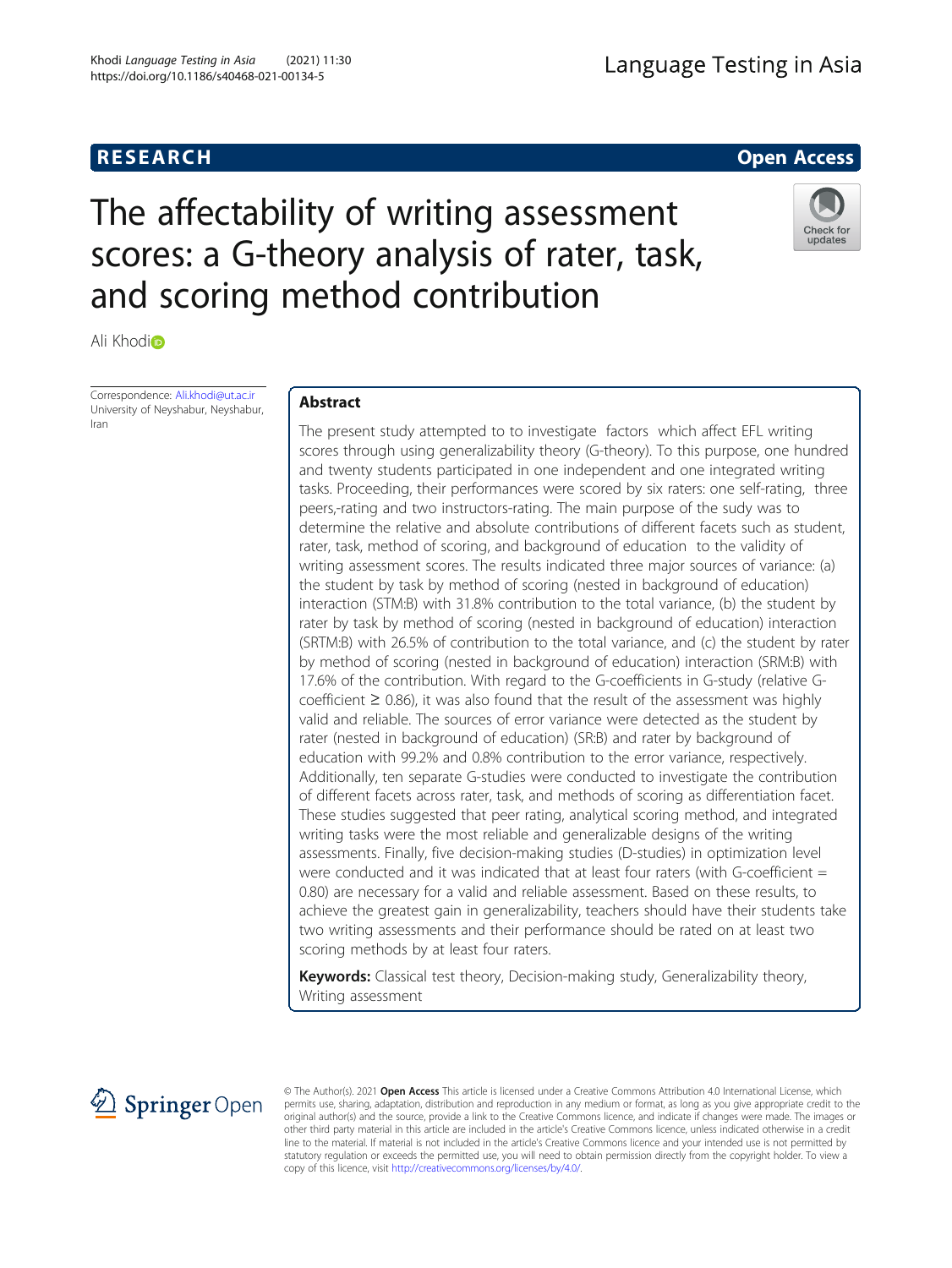#### Introduction

Nowadays, testing and assessment are integrated with the contemporary life and students around the world are assessed continually for two purposes: first, to examine their educational progress and, second, to evaluate the quality of educational systems (Fulcher & Davidson, [2007](#page-24-0)). A plethora of studies has been done on the significance of language testing and assessment in the realm of education but still "A fundamental concern in the development and use of language tests is to identify potential sources of error in a given measure" (Bachman, [1990,](#page-23-0) p. 160). In order to increase the precision of measurement, we must explore the potential sources of variance and optimize the design of the assessment in a way that sources of error could have the least possible effect on the process. Hence, validity and reliability as proper indicators of the affectability of the scores were introduced. (Huang, [2012;](#page-25-0) Lynch & McNamara, [1998;](#page-25-0) Shavelson, [2004](#page-25-0); Crawford et al., [2001](#page-24-0)).

Writing assessment scores are associated with error for EFL learners more than native speakers (Huang, [2012](#page-25-0)) Generally, factors affecting students' writing scores can be divided into two types: rater-related and task-related (Huang, [2011\)](#page-24-0). Prior to the discussion of factors affecting writing assessment scores, it should be noted that different cultural backgrounds and linguistic abilities of students make the writing assessment a problematic issue. In fact, variation in measurement may stem from both systematic and unsystematic errors; in this case, if these systematic errors tend to show a positive effect on scores, then the performance would be overestimated, and if they tend to show a negative effect on scores, then the performance would be underestimated. Many research studies have investigated these factors as the major sources of systematic error in ESL writings: raters' linguistic and academic background, raters' tolerance for errors, rater training, and types of writing tasks (Ferris, [1994;](#page-24-0) Song & Caruso, [1996](#page-25-0); Weigle, [1998\)](#page-25-0). In line with what was said about rater-related factors, task-related factors could be pointed out; these include task type, task difficulty, and their interactions (Brown, [1991](#page-24-0); Cumming, [1990](#page-24-0); Sakyi, [2000](#page-25-0)). In spite of the fact that the research in this regard (Mehrani & Khodi, [2014](#page-25-0)) explored factors that influence the writing assessment scores, the relative impacts of these factors are neglected.

Different methodologies are used to assess learners' writing performance: reflective assessment, corrective feedback, formative assessment, and task-based assessments; what is common among them is that they try to look at writing ability as a [unidimensional](https://www.google.com/search?client=firefox-a&hs=7P4&rls=org.mozilla:en-US:official&q=unidimensional&spell=1&sa=X&ei=ugRCVJjJMaqaygOR9ID4BA&ved=0CBsQvwUoAA) ability . d

In normal circumstances, the main source of variance should be the ability we intend to measure but how is it possible to make sure that the variance does not stem from construct-irrelevant factors? Calculating reliability will be a neat solution for the issue. In fact, classical test theory (CTT) suggests three approaches (e.g., parallel tests or internal consistency) to estimate reliability based on the sources of error in numerous testing situations. Additionally, it should be stated that the ignorance of the interaction between different sources of error brings about the inadequacy of CTT.

Shortcomings of CTT led to a broader model which is called "Generalizability theory" (hereafter G-theory), that is capable of estimating relative effects of different sources of variance. The brilliant feature of the generalizability theory is that it assesses the relative impacts of multiple sources of variation on test reliability simultaneously (Cardinet, Johnson, &Pini, [2010\)](#page-24-0) and rests on ANOVA. In the implementation of G-theory, any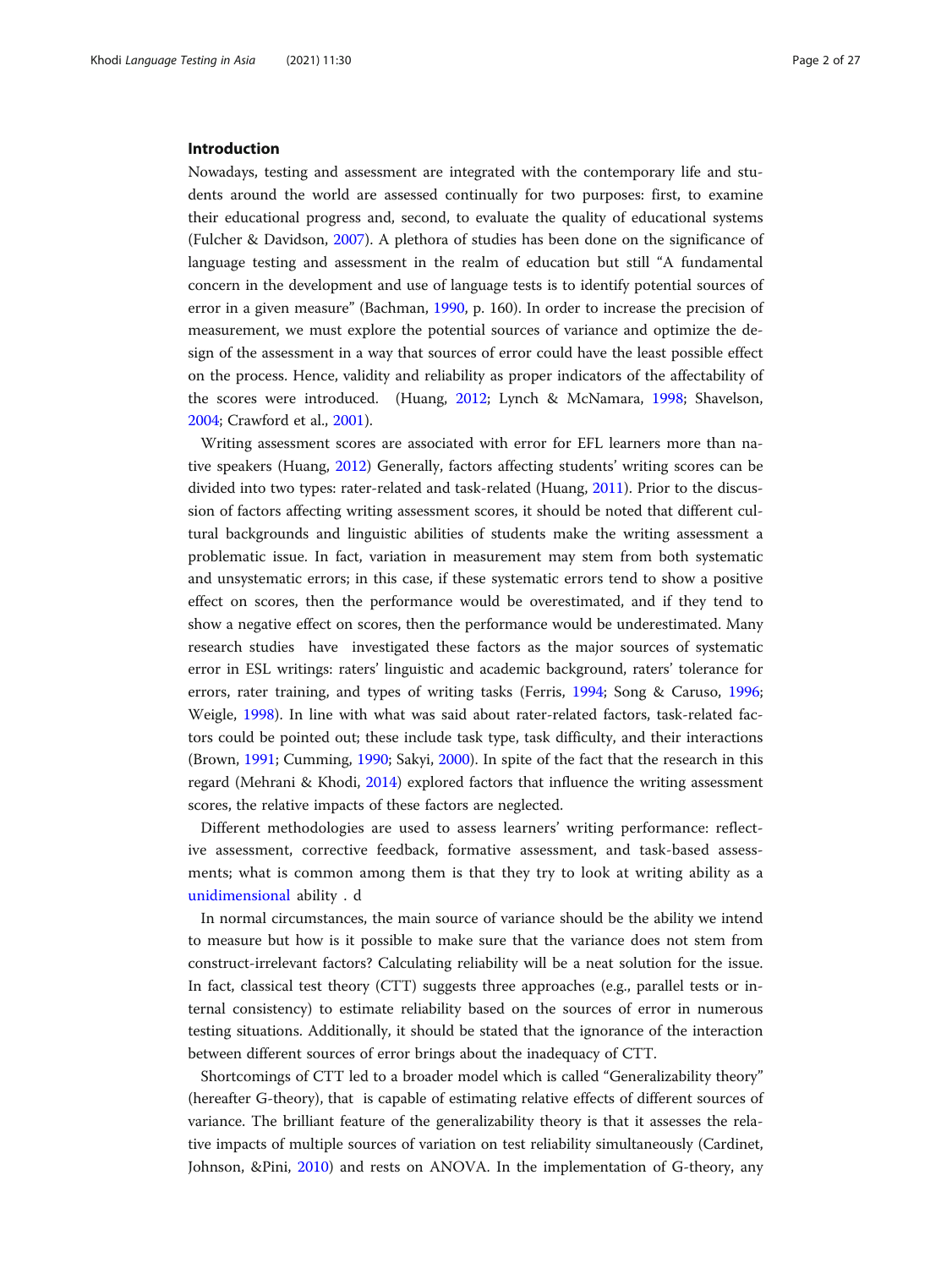performance of test takers is considered a sample of infinite possible observations under the same condition (Bolus et al., [1982](#page-24-0)).

A test cannot guarantee that the result will be the same in other similar situations, and since it is impractical to observe students' performance in all conditions, we should search for a practical solution like generalizability theory which provides us with such enabling mechanism. The necessity of such an issue was stated by Fletcher ([2006](#page-24-0)) who explained that a one-dimensional attempt in assessment is imperfect and the reason for this is nothing except considering one source of error and supposing an equal amount of ability for persons and equal level of difficulty for items.

In process of language assessment, different factors are involved such as task types, raters, and scoring methods affecting the accuracy which is a prerequisite for the validity of the assessment.

Defining different facets in generalizability theory increases both reliability and dependability of the results; thus in the present study it is tried to examine a wide range of contribution facets to writing assessment (Khodi, [2015](#page-25-0)). Moreover, the relative effects of the rater, task, and scoring methods simultaneously were analyzed.

### Research questions

- 1. What are the relative contributions of persons, raters, tasks, scoring method, and educational background in writing assessment?
- 2. What are the interactions between different facets in the writing ability assessment?
- 3. To what extent do changes in the writing test design contribute to its score dependability and optimization of the test design?

#### Literature review

The fact that any test performance is affected by factors other than the abilities we want to measure leads to a fundamental concern of identifying potential sources of error in a given measure in the development and use of language tests (Bachman, [1990](#page-23-0)). By eliminating or minimizing the effect of the construct-irrelevant factors, a necessary condition for reliability could be satisfied. Conceptually, reliability is the number of individuals' real ability in a given measure (Bachman, [1990](#page-23-0); Zabihi, Mehrani-Rad, & Khodi, [2019\)](#page-26-0). Previously, it was assumed that the error of measurement was equal to mistake in the measurement procedure (Brennan, [2011\)](#page-24-0) while what constitutes error is a matter of definition by the investigator of the construction to be studied.

Kyburg [\(1968\)](#page-25-0) stated, "Error is a delicate concept; for if we can call on it at will, or willfully, then it no longer explains anything or accounts for anything. And if we can't call on it when we need it, none of our theories ... will stand up"  $(p.140)$ . Measurement error does not exist by itself, and it makes sense when two measures of the same variable for the same person do not match; then, for resolving this dilemma, we assume error (Kane, [2010](#page-25-0)). Generally, the obtained score of measurement is based on a performance (on a test) or personal attribute and when the variability in the observed scores for a person is inconsistent with our expectations about the attribute of interest, errors of measurement are introduced to eliminate this inconsistency (Kane, [2010\)](#page-25-0).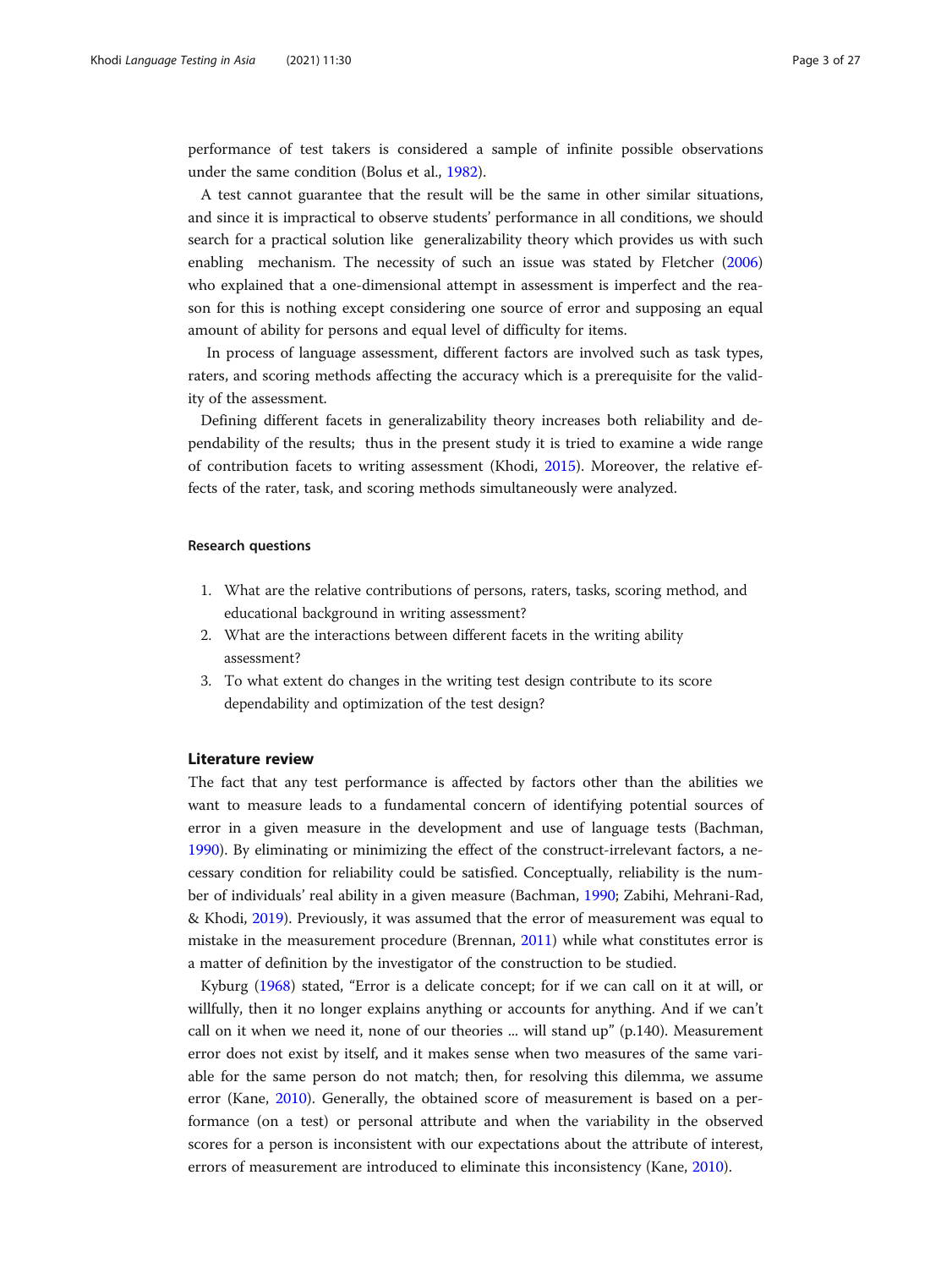The demand of justification of inconsistencies in measurement and theory of errors was raised because of the stipulation which says the value of construct is invariant across several conditions and observations (Kane, [2010\)](#page-25-0). What is consistent in different conditions is the construct in measurement rendered as the true score, while the observed score fluctuates around the fixed value of the construct because of random errors of measurement.

Since neither true score nor errors could be observed directly, the estimation of a true score will be tricky. One method to overcome the problems associated with the estimation of the true score is to consider a confidence interval using the concept of reliability. In a general sense, "reliability involves quantifying the consistencies and inconsistencies in observed scores" (Brennan, [2011,](#page-24-0) p.2). When we intend to explore reliability, it is necessary to regard the distinction between observable and unobservable abilities; in fact, all the language abilities which are subject of testing are unobservable, and in order to estimate the true score, a model which suggests a relationship between the observed score and the true score is required. Thus, the following formula was proposed for the estimation of the true score:

$$
X = T + E \tag{1}
$$

where  $X$  stands for the observed score and  $T$  stands for the true score while  $E$  reports the error score of measurement. As Bachman [\(1990](#page-23-0)) stated, despite the fact that this linear equation shows a clear and simple relationship between scores, it ignores other potential sources of error and their interactions; it also treats error variance as homogeneous and random in its origin. These incompetencies in the elaboration of different sources of variation in measurements made the practitioners to introduce a new extensive conceptual framework to address numerous issues in measurement (Brennan, [2011](#page-24-0)), namely generalizability theory.

For the first time, G-theory was introduced by Cronbach et al. [\(1963](#page-24-0), [b\)](#page-24-0) to the field of education and psychology. Briesch et al. [\(2014](#page-24-0)) stated that G-theory estimates the proportion of multiple sources of variances within the framework of ANOVA, and in line with this definition, Bachman ([1990\)](#page-23-0) asserted that "It constitutes a theory and a set of procedures for specifying and estimating the relative effect of different factors on observed test score." Thus, the means for relating the interpretation of scores to different factors and abilities is available. Many of the demerits, which exist in CTT, have been settled in G-theory and it is capable of measuring a single construct of interest under many different conditions.

#### CTT vs. G-theory

The concept of observed score and error of measurement is closely associated with Gtheory and its predecessor classical test theory (CTT). With an analytical approach to the CTT, it is understood that an observed score is the decomposition of "true" and a random "error" score (Fedelt & Brennan, [1989\)](#page-24-0), while in reality errors are not the same and they have different contributions and interaction with themselves and with the target ability we want to measure, but manifest simply as one score called "error." CTT is based on correlation and tries to specify the hypothesized relationship between the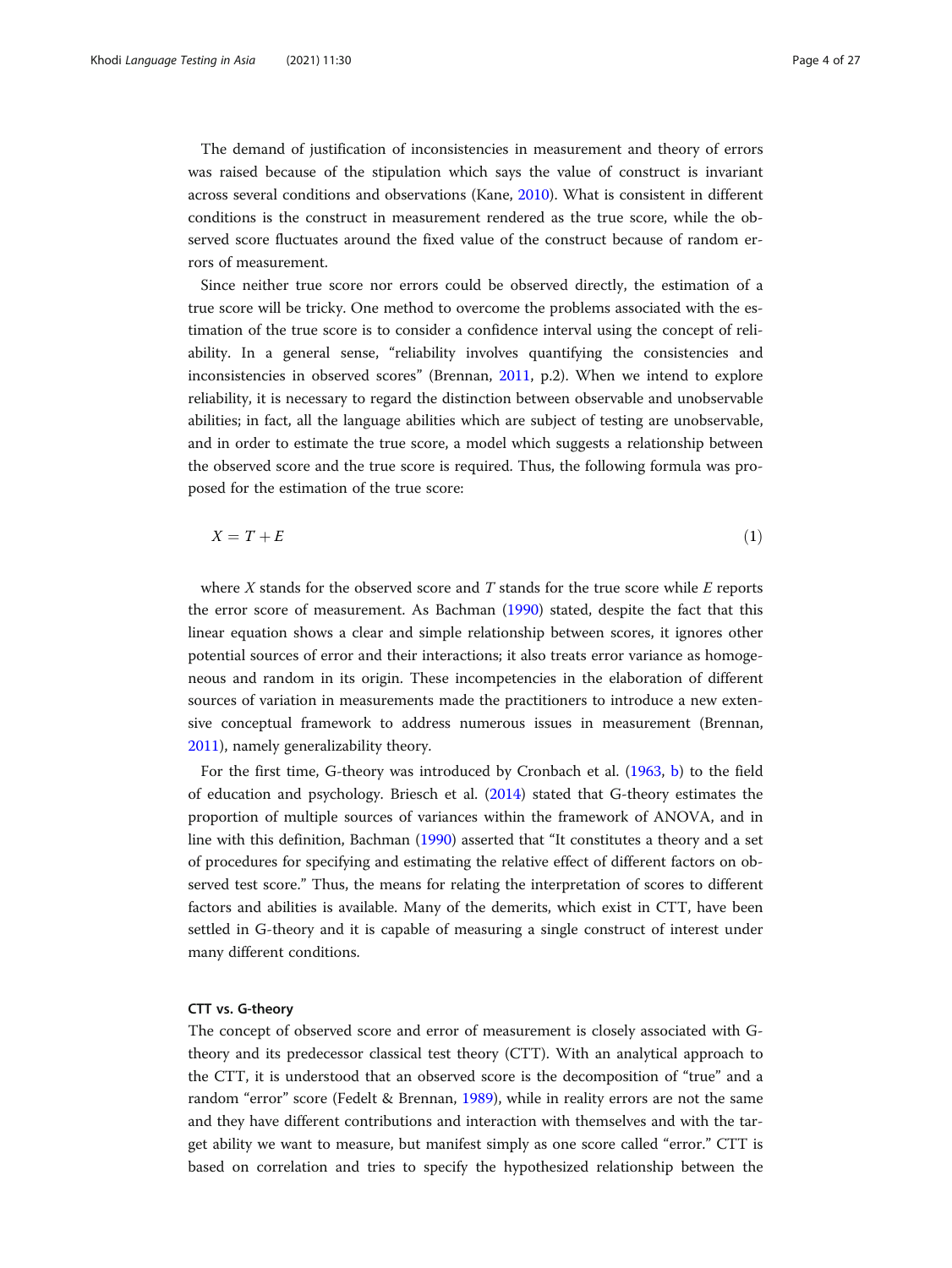<span id="page-4-0"></span>observed score and the true score on the test; the more correlation exists, the more reliable the test is (Bachman, [1990\)](#page-23-0).

The canonical equation and mathematical representation of reliability, represented below, is the squared correlation between the true score and the observed score (Brennan, [2011\)](#page-24-0).

$$
\rho^2(X,T) = \rho\left(X,X'\right) = \frac{\sigma^2(T)}{\sigma^2(X)} = \frac{\sigma^2(T)}{\sigma^2(T) + \sigma^2(E)}\tag{2}
$$

Based on the above-mentioned formula (2), the correlation between the observed score  $(X)$  and true score  $(T)$  could be treated as the correlation of scores obtained from two parallel tests (X andX). With more elaboration on Eq. 2, other types of estimate for reliability could be reached with explicit reference to true score variance. Actually, these estimates found the base of their applicability on the fact that covariance between the scores of two parallel tests would be the same as true score variance.

$$
\sigma(X, X') = \sigma^2(T) \tag{3}
$$

In spite of these statistical postulates, CTT is incapable of finding a solution for its incompetencies. There are a number of shortcomings for CTT: (1) sample dependency, (2) limitation to a specific situation, (3) dependence on the parallel forms, and (4) treating error as homogenous in origin.

In spite of the fact that CTT has the potential to estimate the reliability of a given measure employing test-retest, parallel tests, internal consistency, and rater consistency procedures (Bachman, [1990\)](#page-23-0) which tends to materialize a powerful index of reliability, it was overlooked because of two major shortcomings; first, CTT calculates reliability with one of the above-mentioned procedures (Khodi, Alavi, & Karami, [2021\)](#page-25-0) and finds one source of measurement error which leads to treating other uninvestigated potential sources of error either as an integral part of that source or mistakenly as true score. Second, it considers all errors of measurement as random and is incapable of investigating systematic error as well (Bachman, [1990](#page-23-0)).

The aforementioned shortcomings of CTT raised the need for a more powerful approach which could detect multiple sources of variability (Huang, [2008](#page-24-0)). An in-depth explanation of G-theory firstly was composed by Cronbach et al. [\(1972\)](#page-24-0). G-theory, contrary to CTT which rests on correlation, rests on ANOVA. As Shavelson et al. ([1989](#page-25-0)) stated, "G theory attempts to identify and estimate the magnitude of the potentially important sources of error in a measurement" (p. 923).

In simple representation of the above-mentioned quotation, it could be asserted that G-theory plays a role in measurement quite similar to ANOVA's role in research (Alavi, Karami, & Khodi, [2021\)](#page-23-0). The connection between G-theory and CTT is parallel to the connection which exists between factorial and simple ANOVA. By applying simple ANOVA to a research study, researchers define two main sources of variance, namely, within group and between group variance contributing to error and systematic variances, respectively (Shavelson & Webb, [1991\)](#page-25-0). In contrast, "the researcher acknowledges multiple factors contributing to the total variance in the observations" (Alkharusi, [2012](#page-23-0)); this scenario happens for both CTT and G-theory in considering the simple source of variance and multiple sources of variance.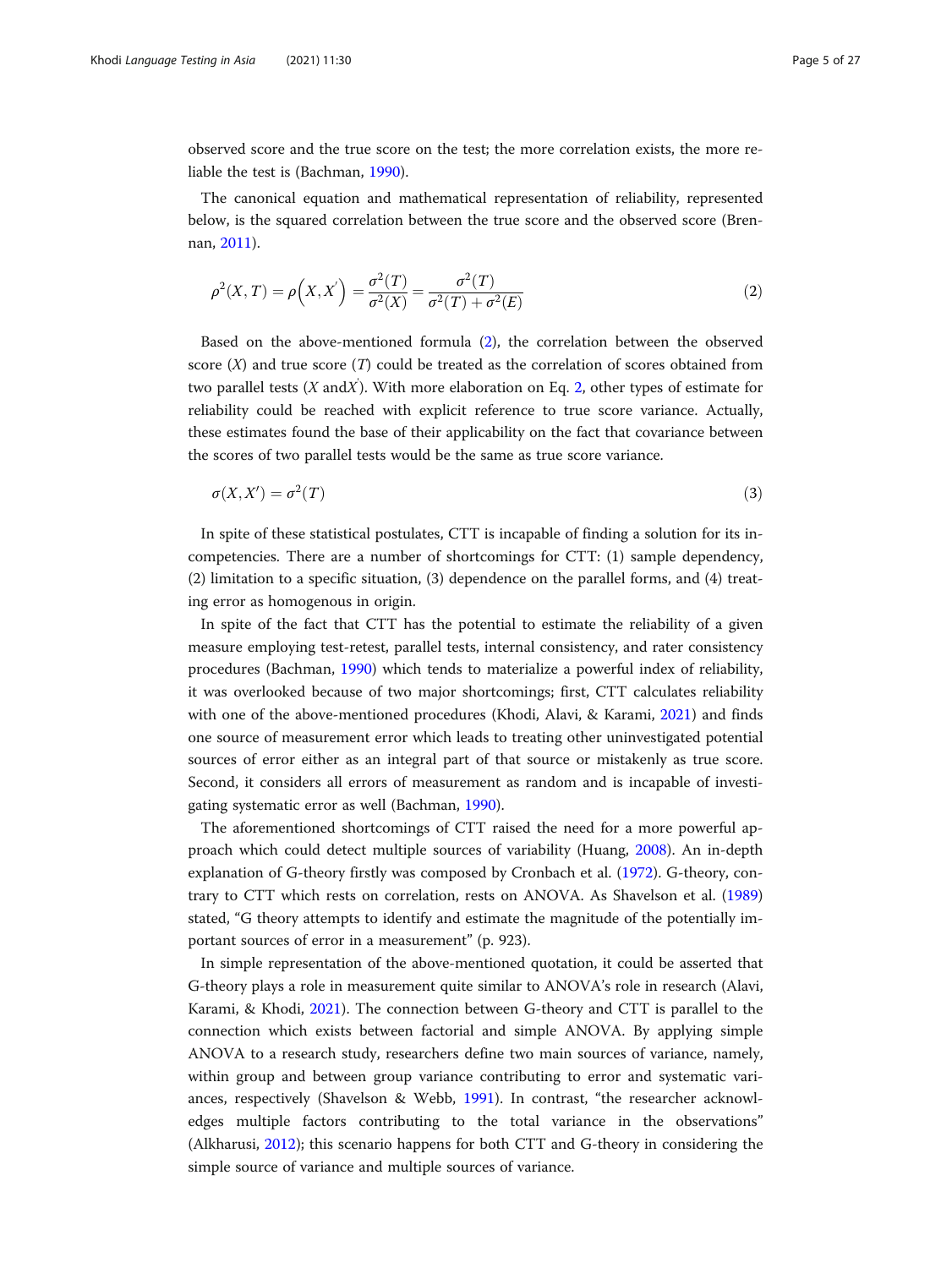With the unique conceptual framework in G-theory, it liberalized CTT by providing the capability of special models and methods which pave the way for investigators to disentangle multiple sources of error (formula [3](#page-4-0)); those simply contribute to  $E$  in classical test theory (Brennan, [2000](#page-24-0)).

$$
X = \mu_p + E_1 + E_2 + \dots + E_H \tag{3}
$$

where  $\mu_p$  stands for universe score or in other words true score and E stands for various sources of error summed up with the true score in measurement.

In sum, advantaged G-theory has several merits over CTT. It empowers researchers to manipulate the data in terms of the number of raters, tasks, items, etc. It provides an estimate of reliability that is comparable across different tests and testing contexts. It investigates the relative effects of sources of variance in a study, which is applicable to the process of increasing reliability by determining the viable scenario of selecting the best option. Finally, it enables the practitioners to have safe and reliable actual test conditions (Bachman, [1990](#page-23-0)).

#### Previous applications of G-theory

The application of G-theory in the field of education and psychology serves to identify practical challenges of real-life assessment situations (Cardinet et al., [2010](#page-24-0)), and a comprehensive description is provided in Bain and Pini [\(1996](#page-24-0)). The first application of Gtheory in the field of language testing dates back to 1980s. The first non-technical introduction to G-theory by Bolus et al. ([1982](#page-24-0)) raised many research studies with the same theme. Afterwards, G-theory along with many-facet Rasch analysis was used by Lynch and McNamara [\(1998\)](#page-25-0); it was used along with factor and cluster analyses by Kunnan [\(1992](#page-25-0)) and also by many other figures like Bachman et al. ([1995](#page-24-0)), Brown ([1999](#page-24-0)), Brennan [\(2001\)](#page-24-0), and Zhang ([2006](#page-26-0)) concerning the investigation of the relative effect of sources of variation. In spite of its applicability and usefulness, the underutilization of G-theory is a great concern and "may be due to an incomplete understanding of the conceptual underpinnings of GT" (Briesch et al., [2014](#page-24-0)).

#### The contribution of G-theory to validity

G-theory is capable of providing information about the construct validity (Shavelson & Webb, [1991](#page-25-0)) by examining the relative size of variance components (Kraiger & Teachout, [1990;](#page-25-0) Karami & Khodi, [2021](#page-25-0)). Construct validity as the most important type of validity (Cronbach & Thorndike, [1971](#page-24-0)) necessitates both convergent and discriminant types of validity for its establishment. The required condition for convergent validity is met when the obtained scores of the same construct are invariant across different measurement procedures (Marcoulides, [1989\)](#page-25-0); this quality could be assessed by checking the variance component (i.e., person). The large amount of variance shows convergent validity (Kraiger & Teachout, [1990\)](#page-25-0). On the other hand, discriminant validity means dedicating different ranks for persons on measures evaluating different attributes (Kraiger & Teachout, [1990\)](#page-25-0) and it means "the degree of consistency with which raters rate" (Huang, [2012](#page-25-0), p.127) students' performance. Besides, achieving fair and valid test results is always a concern in the valuation process.

Since the term "Fairness" has a broad meaning in educational assessment, as a general guide to this concept, the American Educational Research Association, and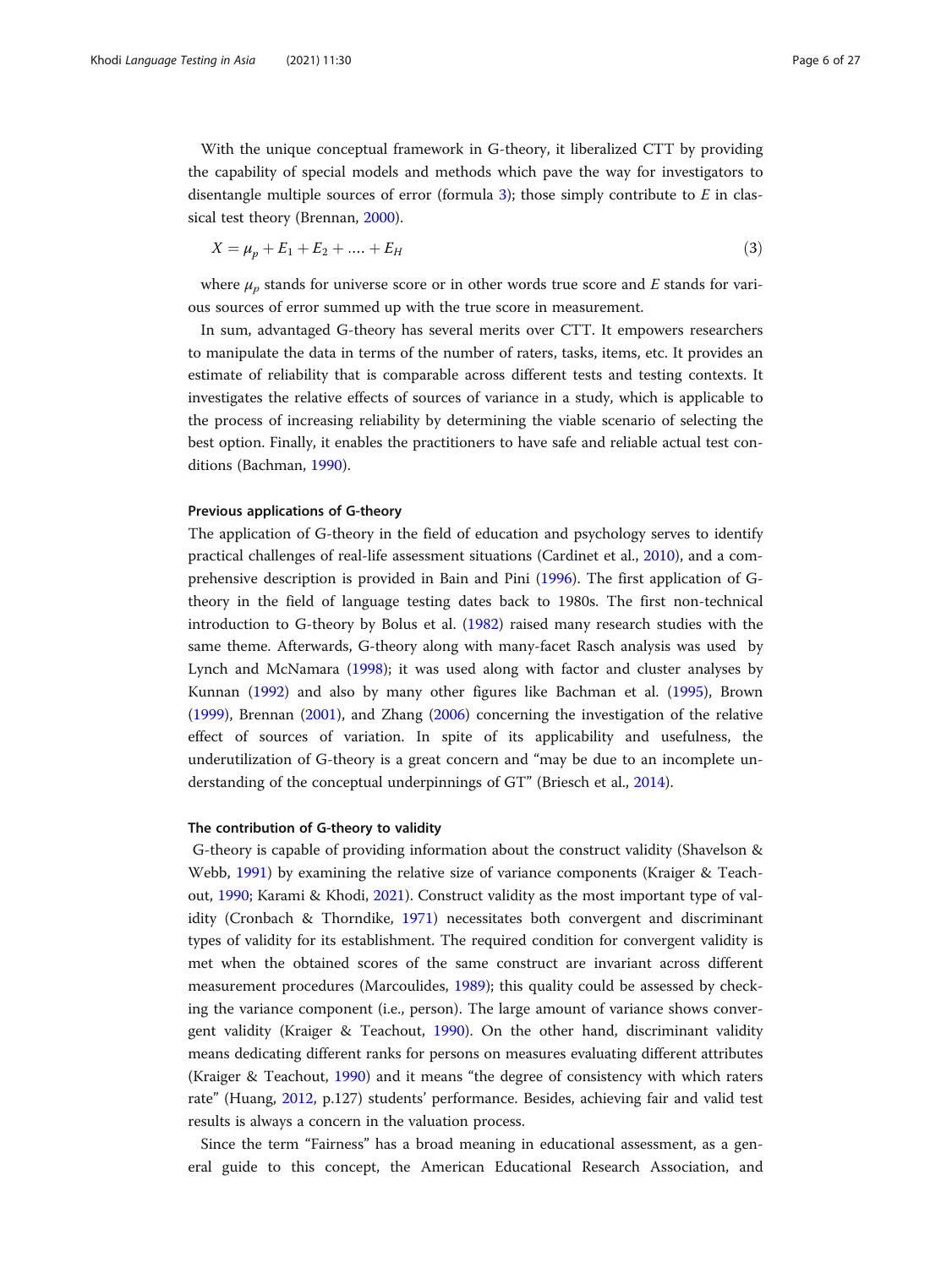National Council on Measurement in Education, Joint Committee on Standards for Educational, and Psychological Testing (US). [\(1999](#page-23-0)) suggest the following qualities for a test to be fair: "interpreted as the absence of bias" (Huang, [2012;](#page-25-0) Karami & Khodi, [2021](#page-25-0)), and all examinees receive fair behavior during the testing process; the concepts like ethnicity, gender, disability, or other characteristics leave no effect on the outcome of the test; and previous participants had an equal chance in their learning process.

Operationally, if the variability and reliability of scores obtained from different groups tend to be the same, a condition for fairness has been met. One of the approaches to find variability and reliability of testing scores is generalizability theory. The results of generalizability analysis indicate the reliability (G-coefficient) and the relative and absolute variability of different facets in the study. To the extent that patterns match with different groups with no regard to their personal and social characteristics, the test is fair.

The ability to write is always considered as an absolutely essential element of language learning that is not only uneasy to learn but also difficult in its assessment and evaluation (Huang, [2012;](#page-25-0) Mehrani &Peterson, [2015](#page-25-0); Mehrani, [2017](#page-25-0)). Writing in a new language rather than the mother tongue is a complex and complicated process which has some similarities with writing in L1 (Myles, [2002\)](#page-25-0). Many research studies in the area of English as a second language and English as a foreign language have been suggesting that the assessment like learning is both challenging and complex (Connor-Linton, [1995;](#page-24-0) Hamp-Lyons, [1991;](#page-24-0) Huang, [2008](#page-24-0); Sakyi, [2000](#page-25-0)). Typically, writing samples could be analyzed from different perspectives including organizational elements, content, and structure (Aryadoust, [2010](#page-23-0)). The proposed conceptual and theoretical frameworks in L2 writing suggest a host of factors affecting wiring prompts (Friedrich, [2008](#page-24-0)).

In deliberation of factors affecting writing prompts, both external and internal factors are important devices of contribution (Ballard & Clancy, [1991](#page-24-0); Khodi, [2015;](#page-25-0) Khodi & Abbasi Sardari, [2015](#page-25-0)). The underlying factors have not exceeded a handful like cohesion, coherence, and grammar (Ferris, [2002\)](#page-24-0). Writing assessment could be manifested in two different forms including analytical and holistic (sometimes impressionistic); as it was asserted by Weigle ([2002\)](#page-26-0) "In analytic writing, scripts are rated on several aspects of writing or criteria rather than given a single score. Therefore, writing samples may be rated on such features as content, organization, cohesion, register, vocabulary, grammar, or mechanics" (p. 114) while on the other hand in a holistic approach one single mark is assigned to writing prompts.

### From nature of writing to its assessment frameworks

There are two different approaches toward writing and its assessment which have been researched to a certain extent, namely holistic and analytical; research on issues of writing from a holistic perspective suggests a high level of variability due to grammatical elements including subordination, sentential connectors, errors, and length (Evola et al., [1980;](#page-24-0) Homburg, [1984](#page-24-0)) which leads to the dependency of this rating method to the writing enterprises.

Regardless of probable shortcomings investigated in the holistic perspective, it has found its place and has been advocated by various researchers (Mickan & Slater, [2003](#page-25-0); Nakamura, [2004](#page-25-0); Wiseman, [2012\)](#page-26-0). One major advantage, asserted by Nakamura ([2004](#page-25-0)),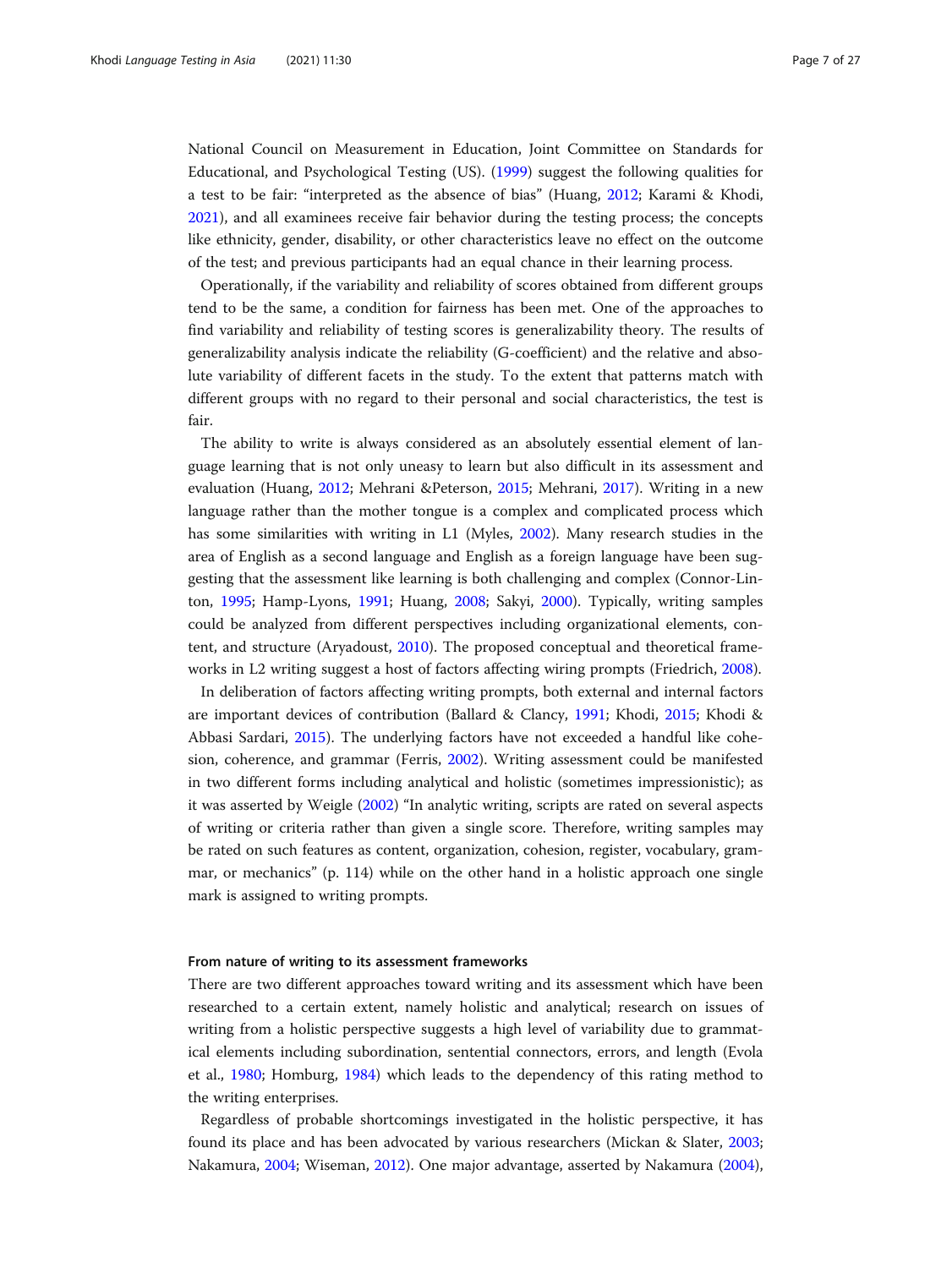is that the writing sample can be assessed by multiple raters quickly at the same cost and quality of analytical method.

Wiseman [\(2012](#page-26-0)) in his study conducted a many-faceted Rasch measurement and asserted that although different raters in the holistic approach may utilize different criteria, which is a threat to validity and reliability of measurement, a single latent trait of writing ability is evaluated totally similar to the analytical approach. Consensually, the analytical approach of rating has provided much of the fuel for research in writing assessment.

Different frameworks and components have been suggested which affect writing prompts like intelligibility, fluency, overall effectiveness and comprehension (Mc-Namara, [1990,](#page-25-0) [1996](#page-25-0)), the structure of the text and organization of material (Mullen, [1977\)](#page-25-0), cohesion and adequacy of vocabulary and punctuation (Weir, [1990](#page-26-0)), and organization of ideas and language use (Jacobs et al., [1981\)](#page-25-0), and in various studies, the efficacy of the suggested frameworks (e.g., Astika, [1993;](#page-23-0) Connor, [1991;](#page-24-0) Harmer, [2004;](#page-24-0) Mullen, [1977\)](#page-25-0) was the subject of analyses. They found the merits of implementation of analytical frameworks in writing assessments as a sound practice which helps to diagnose the problems associated with writing for English learners.

Research in related areas of writing assessment has shown that many factors affect writing assessment scores. Besides the real performance of students and their writing competence, factors affecting EFL writing assessment generally could be categorized into two different types: task-related and rater-related; task-related factors are defined as the level of difficulty and the type of the tasks. On the other hand, rater-related factors are considered to be different rating methods, rating criteria, raters' academic background, raters' linguistic background, professional experience, tolerance for errors, and rater training (Huang, [2012](#page-25-0); Khalilzadeh & Khodi, [2021](#page-25-0)).

#### Method

In the present study, to assure and determine the quality of the instruments used, both expert judgments and exploratory factor analysis (EFA) were used. Through fifteen sessions of essay writing instruction, the students got familiar with the main parts of an essay and its various elements based on their books. After essay writing instruction, the participants received information about how to rate a writing composition based on a TOFEL scoring rubric. To this purpose, they got familiar with different dimensions and components of writing samples and scoring rubric during three sessions of instruction. Finally, they took two writing tests and their performances (in two essays) were rated by several different raters six times .

#### Participants

One hundred and twenty students, 90 females and 30 males, participated in the present study. All participants were undergraduate students who were studying either English Literature or Translation Studies at university Based on the ability of the participants from among the initially selected participants, only 100 students put into further analysis in the study. The participants were between 19 and 25 years of age.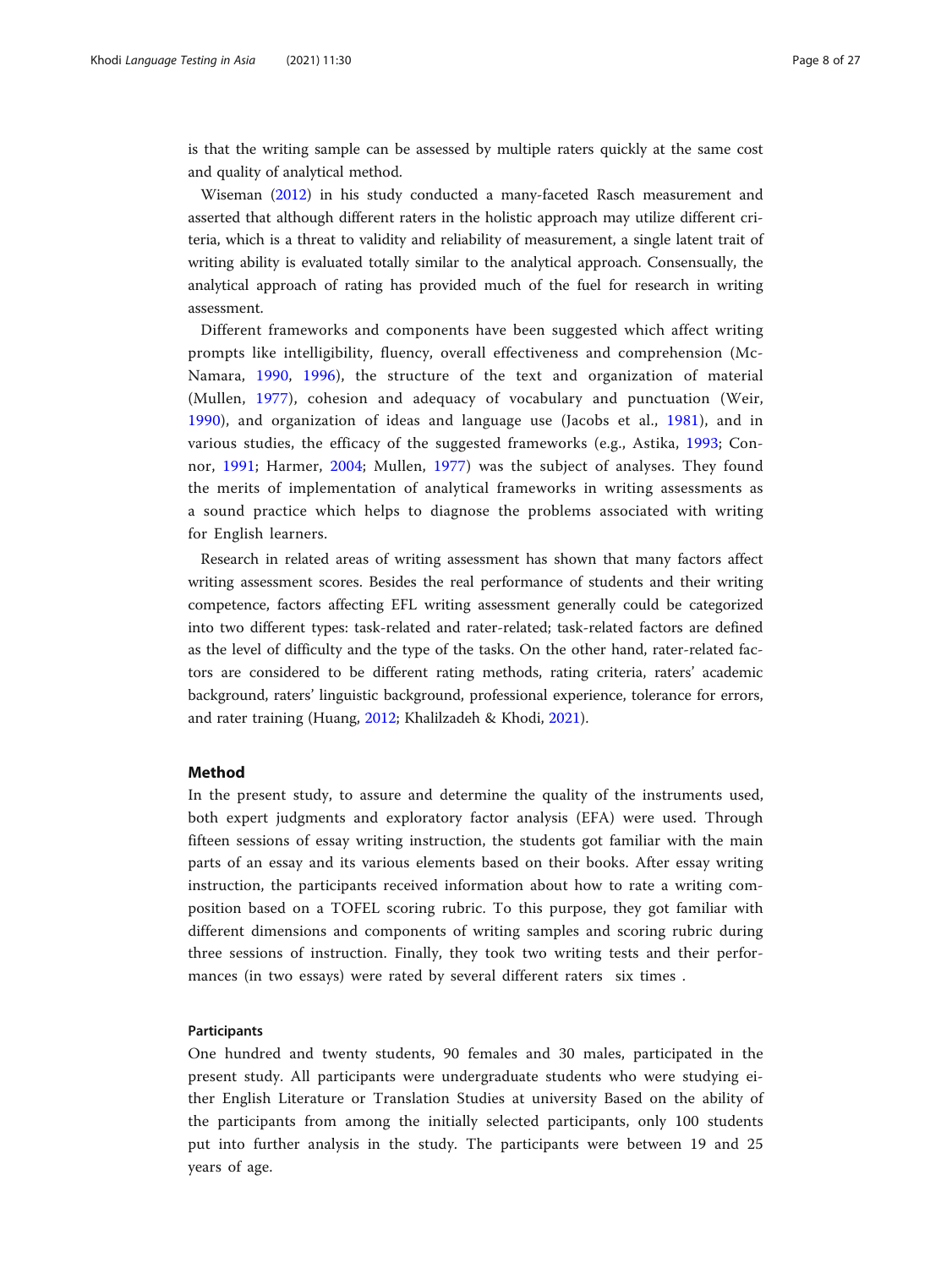#### **Instruments**

#### **Checklist**

One of the instruments used in this study was a 16-item checklist which was developed based on different writing assessment frameworks including Banerjee, Franceschina, and Smith [\(2007\)](#page-24-0) and McNamara [\(1990\)](#page-25-0) and investigates writing sub-skills. The checklist was used and developed by Aryadoust [\(2010\)](#page-23-0) to examine the convergence and separability of writing sub-skills: cohesion and coherence, grammar and lexis, and arrangement of ideas.The checklistmainly attempted to assess the tone appropriateness, appropriate exemplification, well arrangement of ideas, full response to the writing tasks, and high level of relevance in the text.

#### Rating rubric

The rubric introduced to the participants and used to rate independent and integrated tasks, was a modified version of the TOFEL Score Definitions. Based on the definitions in the TOFEL writing rubric, students (i.e., writers of the writing compositions) were rated on a Likert scale of 1 to 5. For instance, a writing sample which addresses the topic and task effectively providing a well-organized and well-developed body with clear and logical exemplification of details achieves 5 based on the rubric.

#### Data collection procedure

The researcher followed the following steps to collect the data.

Preliminary stage Firstly, students who participated in regular essay writing classes and received instructions on how to write five-paragraph essays. During this process, the teacher of the class (who was not the researcher) used different instructional material to teach the essential ideas and techniques of writing a text in English. Each session of instruction was dedicated to one special aspect of writing including the body of the text, organization, content, etc. Following the above-mentioned process, students were suppoed to write essays on the predetermined topics at home.

These samples were evaluated by the instructor and students collaboratively on the cohesion, coherence, content, organization, and logical presentation of ideas with clear exemplification along with the proper use of language and grammar. Besides, for the examination of homework assignments, new comments of students concerning the writing were welcomed. Then, the teacher applied the true and proper suggestions to the writing prompts in the classroom. In order to increase the quality and validity of the work in this step, all participants were trained and got familiar with the rating criteria and rubric.

Concluding stage Since the ultimate purpose of the study was to investigate factors that affect EFL writing performance, in the concluding stage, the following steps were taken.

Firstly, all of the participants sat for two parallel writing tests, namely, independent and integrated. In the independent part of the study, students received a TOFEL writing topic and they were supposed to write a five-paragraph essay on that topic. In the writing procedure, students provide good content, organization, and structure for the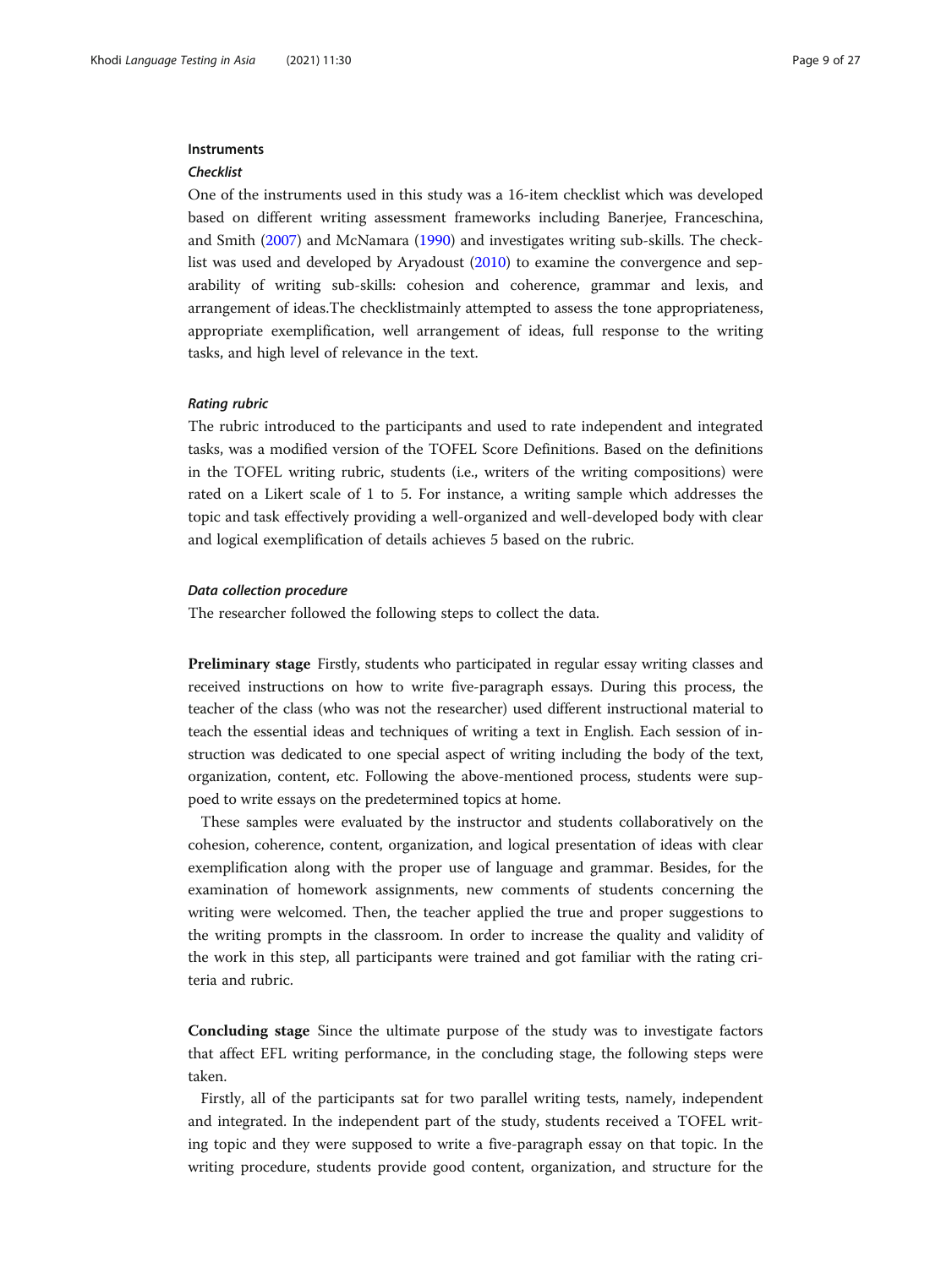forthcoming writing prompts. During writing the essay, no dictionary usage and assistance were allowed to all participants. For the integrated part of the procedure, students read a short reading at first in 10 min as an introductory part of the process, then they were supposed to listen to the audio-track giving explanation and ideas against and for the topic and the students amalgamated their own ideas with those ideas mentioned in the reading and sound clip and work in the five-paragraph essays during 7 min. Then, their performances in the five-paragraph essays were the subjects of analyses and examination. In continuation, each essay was rated by three other students in the study called "peer" and two experienced and trained raters called "instructor." Besides, the students rated their own writing composition in a process called "self-rating."

All the raters received the proper instruction of rating procedure by participating in three sessions of essay writing rating. Moreover, they read and got familiar with a clear rating rubric in the TOFEL writing assessment.

#### Data analysis

For the univariate analysis, a five facets mixed design generalizability analysis (S: B  $\times$  R  $\times$  T  $\times$  M) with tasks (T) and raters (R) and methods of scoring (M) as random facets was used. To analyze the data, firstly, the distributional characteristics of the total data and each subset (rater, task, and method of scoring) were obtained. Secondly, because each student's writings were rated by six raters across both tasks and scoring methods, they are considered randomly parallel and fully crossed. Based on the suggestions by Brown ([1999\)](#page-24-0), ten generalizability analyses were conducted on the data to estimate the relative contribution of the person, task, rater, scoring method, and academic background: one analysis for the total data and nine separate studies for each subset. All the generalizability analyses were conducted using the EduG software (Cardinet et al., [2011\)](#page-24-0). For the decisionmaking studies (D-studies) based on the results obtained from the G-studies, the researcher changed the design of the facets and applied an increase or decrease to the number of most effective facets, by this means he could promote the reliability and dependability of the results. Based on the capability of the software, some Gfacet analyses were conducted to investigate the attributed variances to each level of the facets like rater or task.

#### Results

#### Observation and estimation designs

Since the generalizability theory rests on ANOVA, the basic assumptions of ANOVA should be checked previously. There are three assumptions in ANOVA, namely independence, normal distribution of raw data, and homogeneity of variances. The general assumptions of ANOVA were satisfied in the present study.

Table [1](#page-11-0) shows the observation and estimation designs of the present generalizability study. Five facets feature in this application: student (S), rater (R), task (T), method of scoring (M), and background of education (B).

Based on Table [1](#page-11-0), students were nested in their educational background (S:B); for this facet, 90 levels exist and they have been selected from an infinite number of other possible choices and an infinite universe of generalizations. As far as the estimation design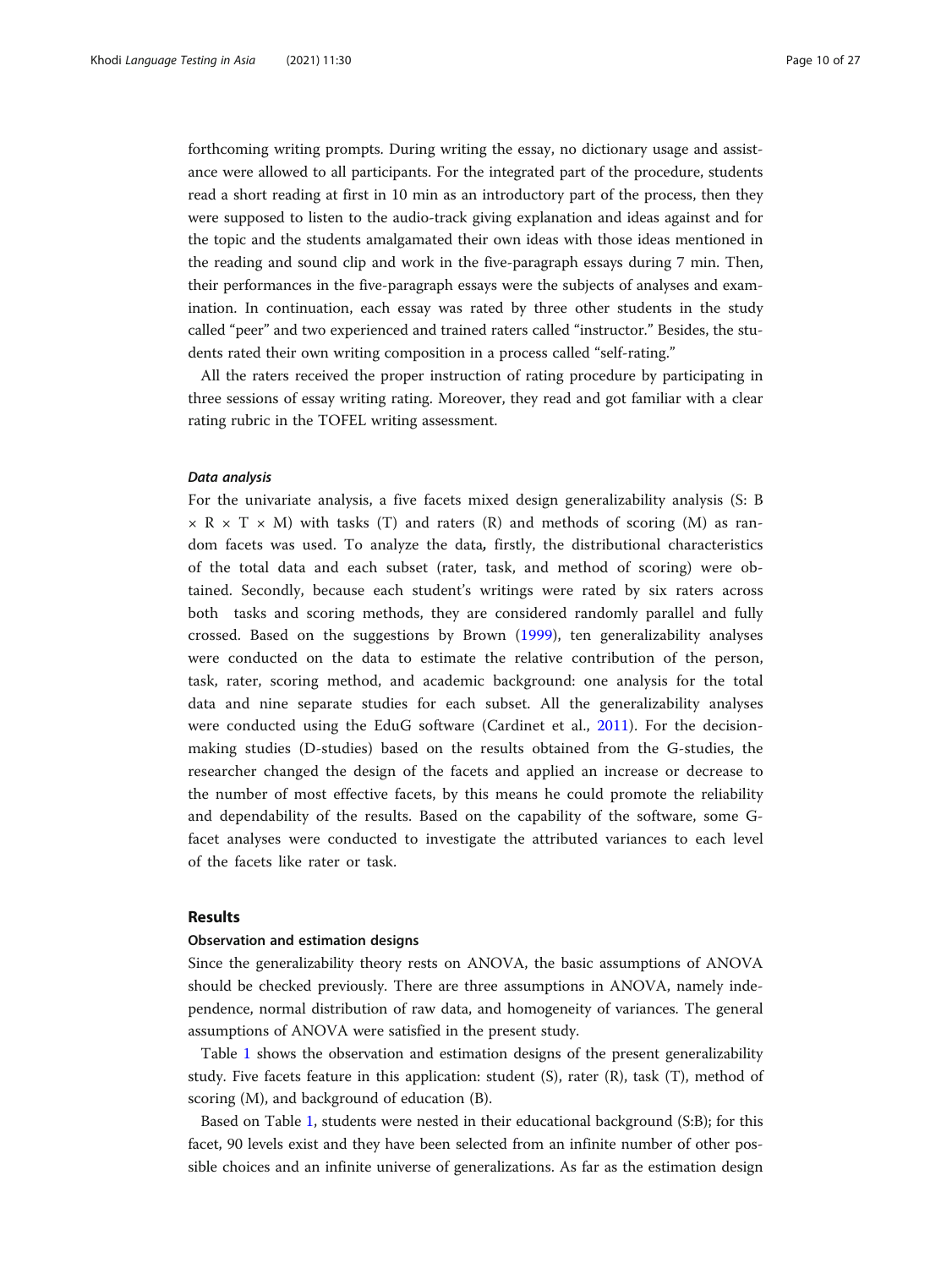is concerned, we started by considering the facets method and task as fixed. As to students, raters and background of education were considered infinite random facets. Those six raters who participated in the study were labeled by R. In total, two tasks were proposed to the students and their performance was rated in two different methods, namely holistic and analytical. Besides, the educational field and background of the participants were limited to two fields of study. The aim was to see how well the real ability of students could be assessed in their writing compositions across performing different tasks, with different educational backgrounds, and against different raters. The measurement design is therefore S:B/RTM.

In following, the descriptive statistics are presented in Tables [2](#page-12-0) and [3](#page-12-0) for independent and integrated writing tasks, respectively. It is necessary to say that all of the scores indicated below are mean scores.

#### Analysis of major sources of variance

One of the most important outputs of the generalizability study is the table of analysis of variance (ANOVA). Table [4](#page-13-0) shows the contribution of the facets involved in the study to both true and error variance; we are interested in finding the contribution of the main facet (i.e.student) as the main source of variance because it is the differentiation facet and here the only facet which contributes to true variance is the student and any other amount of variance for rater, task, and method of scoring and their interaction is attributable to error variance.

The most interesting feature in Table [4](#page-13-0) is the contribution of the student by task by method of scoring (nested in the background of education) interaction (STM:B) which was 31.8% of the total variance. The contribution of the interaction between student by rater by task and by method nested in the background of education (SRTM:B) is also noteworthy and more than 26.5% of the total variance because all facets that existed in this study interact with each other simultaneously.

The variance component estimates calculated and represented in Table [4](#page-13-0) should have all positive values, while some of them have negative values, since theoretically it is not possible to consider the negative variance for facets, they were replaced by zero in the coming generalizability analyses. The results of these negative values were explained as sampling fluctuations around small component values in our examinations (Cardinet et al., [2011\)](#page-24-0).

For each facet or facet interaction, Table [4](#page-13-0) gives the sums of squares, degrees of freedom, and mean squares. More than 50% of the total variance is due to the interaction between student, task, method, and background of education. In addition, three sets of estimated variance components appear: one set relating to an entirely random effects model, one set relating to a mixed model, and a final set of components resulting from the application of Whidbey's correction factor. A random effect component estimates the global importance for the expected sources of variance in other situations in which the experiment will be repeated, while the levels of the observed will be different each time. When a facet is random, it has many levels, and in the present study, just a limited number of its levels are under observation. For this reason, the contributed variance due to these facets is more than other facets. The variance component for the facet S:B was equal to 9.01827 while if this facet was fixed this variance was equal  $d$  to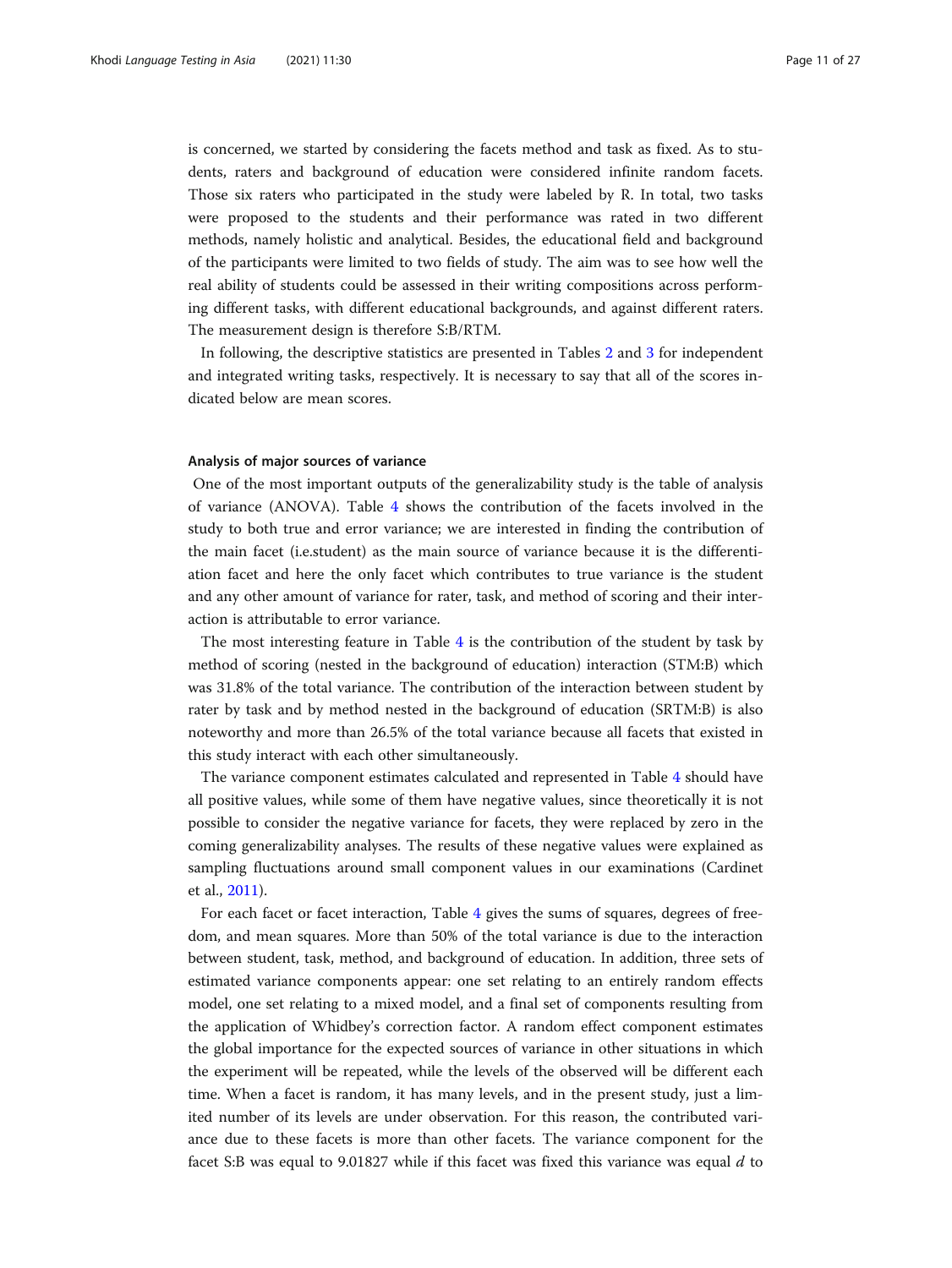<span id="page-11-0"></span>4.59256. The variance for facets like rater, task, and background were −0.92167, −0.30613, and −0.08051, respectively. In an experimental sense, they had their own contribution to the total variance, but conventionally, because these amounts were negative, there were considered as zero. Although the variance for the method was not negative, it was very small and it was considered as zero, too. In addition to facets mentioned above, the contributions of facets RM, RB, TM, MB, RMB, TMB, and RTMB were estimated to be zero. The last column "SE" shows the standard error of measurement attributed to the measurement procedure; the biggest amount of SE belonged to STM:B, SM:B, and ST:B at 4.73811, 2.72418, and 2.38780, respectively. The smallest amounts of SE belonged to method and background at 0.09719 and 0.09678, respectively, then to those fully crossed designs including TM, TB, MB, RTB, and RTMB.

#### Main generalizability study

Table [5](#page-14-0) shows the facets as well as their interactions as they are separated into differentiation facets and instrumentation facets (the first two columns).

The attributable variance to student as the differentiation facet is equal to 4.59 while a zero contribution for background of education was attributed. In this table, different error variances, based on the ANOVA table, are displayed. The most important and major error variance was 99.2%, in this measurement procedure, and it was due to the interaction between students and rater nested in background of education.

This implies that raters in some special fields of education show bias and severity in their performance and rating procedure of writing tests. In this regard, RB yielded about 8% of error variance. This information allows us to identify those sources of variance that have the greatest negative effect on the precision of the measurements, information that would be useful in a follow-up D-study to show how measurement precision might be increased. In the penultimate two rows of Table [5,](#page-14-0) the total differentiation variance and the total generalization variance are shown which means how much generalizable our results are, along with the standard deviations. The differentiation variance is about six times larger than the relative error variance (at 4.59256 and 0.76578, respectively). The two indices of generalizability—relative and absolute Gcoefficients—are displayed at the bottom of the table; these two coefficients offer a global indication of the reliability of the measurement procedure and provide us information concerning the precision of measurement. The value for the relative G-coefficient was .86 and for the absolute G-coefficient was .85, suggesting that the measurement design and procedure with the current number of students, raters, and tasks were quite

| Levels | Univ. |
|--------|-------|
|        |       |
| 90     | INF   |
| 6      | INF   |
|        |       |
|        |       |
|        | INF   |
|        |       |

|  | Table 1 Observation and estimation designs |  |  |
|--|--------------------------------------------|--|--|
|  |                                            |  |  |

S:B means that each level of student is applicable to only one level of background of education, Univ universe of possible measures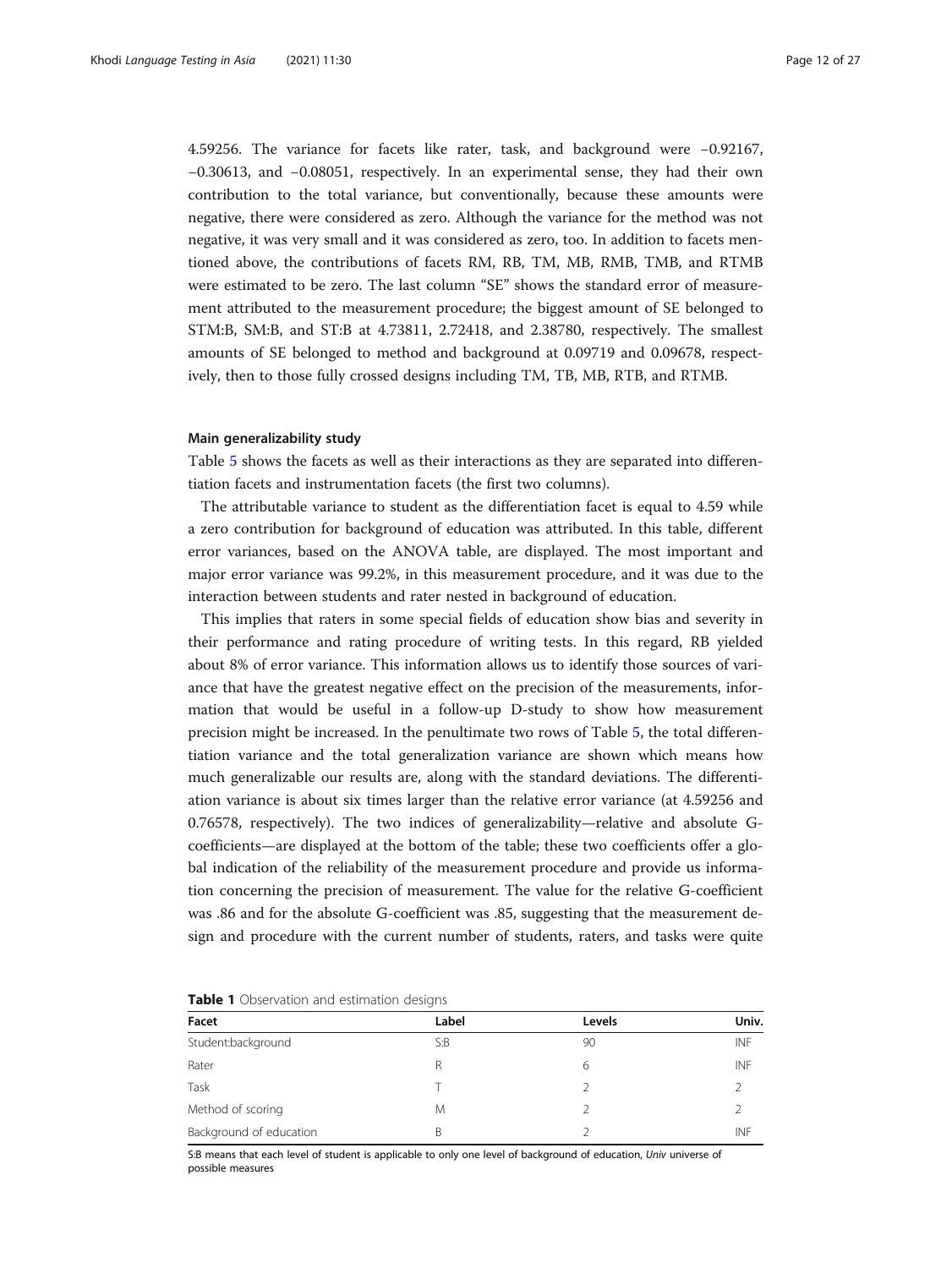| Rater      | <b>Holistic method</b> | Analytical method |
|------------|------------------------|-------------------|
| Instructor | 16.25                  | 15.64             |
| Peer       | 18                     | 17.20             |
| Self       |                        | 16.5              |

<span id="page-12-0"></span>

| Table 2 Independent task mean scores |  |
|--------------------------------------|--|
|--------------------------------------|--|

satisfactory. According to Cardinet et al., [2011](#page-24-0) G-coefficients above 0.8 show a satisfactory reliability for the given measurement.

#### Independent generalizability study for rater

Table [6](#page-16-0) presents the results of three independent G-studies for different raters, namely self, peer, and instructor along with an overall G-study for this facet. Based on the results of the overall G-study, when three types of raters are involved in the measurement procedure of writing assessment, G-coefficient (in other words the reliability) is equal to 0.82. The greatest amount of variances stems from the differentiation facet (student) which was 0.463227 and 74%. In this regard, the main sources of variance belonged to the interaction between student-task and task-method with more than 6% contribution to the total variance.

In the second scenario, the only rater to assess writing composition was "self" which suggests a G-coefficient of 0.83 of the measurement procedure. Once more, the main source of variance was students' performance at 71% which was followed by the student by task and task by method interaction with almost 7% contribution to the total variance.

The highest reliability and generalizability belonged to peer assessment with a Gcoefficient equal to 0.86. The main source of variance was students' performance. The major difference in this type of assessment was that the contribution of "method of scoring" was less than 1% suggesting that peers do not show bias in their assessments. Ultimately, the contribution which was calculated for students' performance in instructors' assessments was 73% with a G-coefficient of 0.81 suggesting an accurate and valid process of measurement. The contribution of other sources of variance including task and method of scoring was equal to 4%. The least and the most standard errors of measurement were for self-assessment and peer assessment at .039 and .043, respectively.

#### Independent generalizability study for method of scoring

The scoring procedure was composed of two types, namely holistic and analytical methods.

| Rater      | <b>Holistic method</b> | Analytical method |
|------------|------------------------|-------------------|
| Instructor | 15.5                   | 14.85             |
| Peer       | 17                     | 16.63             |
| Self       | 16.25                  | 15.66             |

Table 3 Integrated task mean scores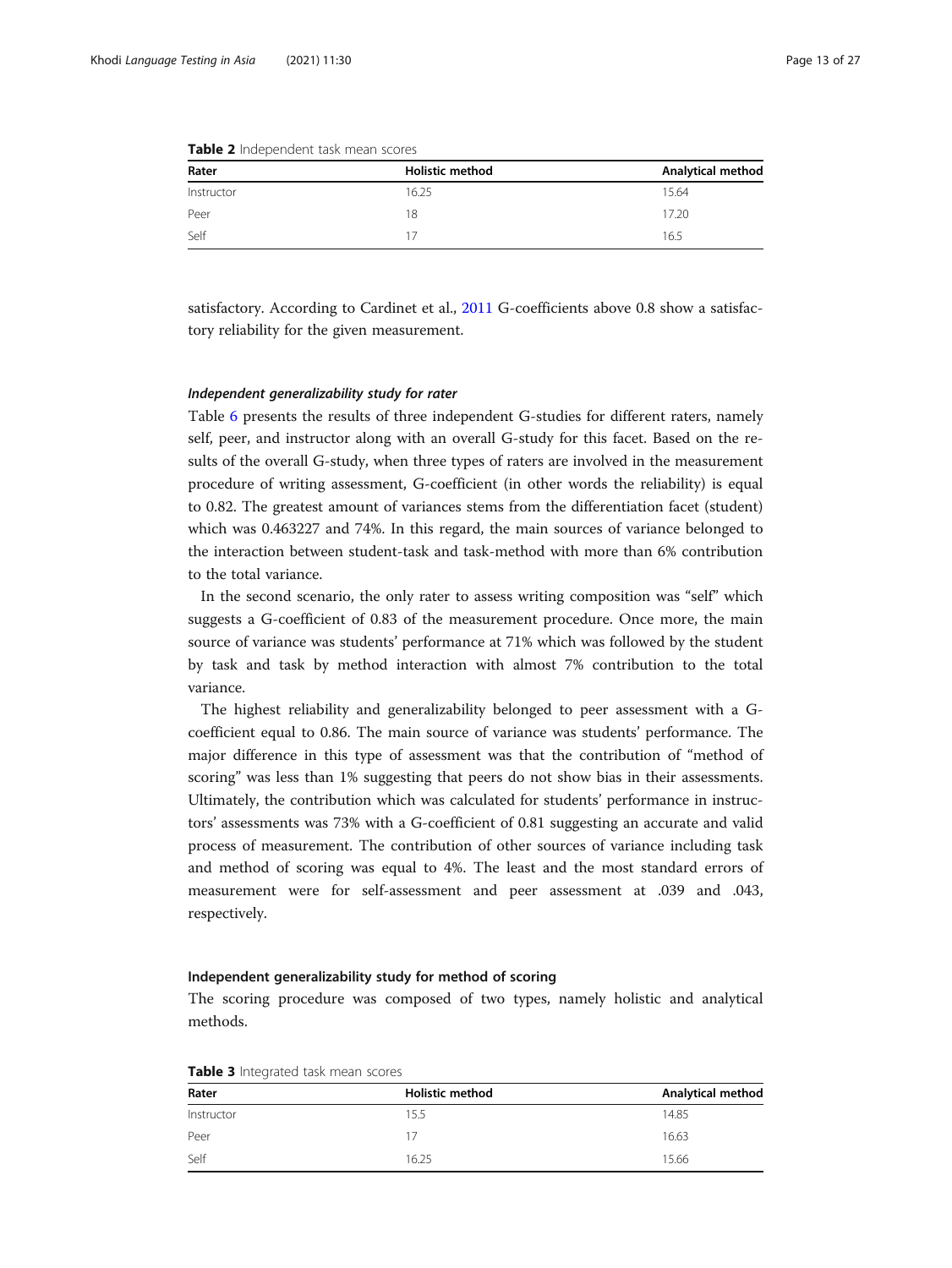|              |           |              |           | Components  |              |            |      |           |
|--------------|-----------|--------------|-----------|-------------|--------------|------------|------|-----------|
| Source       | SS        | df           | <b>MS</b> | Random      | <b>Mixed</b> | Corrected  | %    | <b>SE</b> |
| S:B          | 22864.374 | 178          | 128.45154 | 9.01827     | 4.59256      | 4.59256    | 3.7  | 1.48228   |
| $\mathsf{R}$ | 5.660     | 5            | 1.13204   | $-0.92167$  | $-0.04230$   | $-0.04230$ | 0.0  | 0.70181   |
| T            | 4.260     | 1            | 4.26021   | $-0.30613$  | $-0.47913$   | $-0.23956$ | 0.0  | 0.25232   |
| M            | 55.792    | 1            | 55.79297  | 0.20547     | 0.03248      | 0.01624    | 0.0  | 0.09719   |
| B            | 19.244    | $\mathbf{1}$ | 19.24479  | $-0.08051$  | $-0.05674$   | $-0.05674$ | 0.0  | 0.09678   |
| SR:B         | 16224.896 | 890          | 18.23022  | $-1.03350$  | 4.55756      | 4.55756    | 3.7  | 0.69505   |
| ST:B         | 5979.231  | 178          | 33.59119  | $-17.87501$ | 1.82656      | 1.82656    | 1.5  | 2.38780   |
| SM:B         | 27029.170 | 178          | 151.84927 | $-10.67799$ | 9.02358      | 9.02358    | 7.3  | 2.72418   |
| <b>RT</b>    | 4556.687  | 5            | 911.33750 | 1.81791     | 2.43551      | 2.43551    | 2.0  | 1.40238   |
| <b>RM</b>    | 11.652    | 5            | 2.33051   | $-0.67677$  | $-0.05917$   | $-0.05917$ | 0.0  | 0.36647   |
| <b>RB</b>    | 157.949   | 5            | 31.58996  | $-0.00040$  | 0.03711      | 0.03711    | 0.0  | 0.08498   |
| <b>TM</b>    | 37.012    | $\mathbf{1}$ | 37.01297  | $-0.34599$  | $-0.34599$   | $-0.08650$ | 0.0  | 0.18932   |
| TB           | 162.394   | 1            | 162.39417 | 0.16326     | 0.09807      | 0.09807    | 0.1  | 0.19096   |
| <b>MB</b>    | 6.939     | $\mathbf{1}$ | 6.93922   | $-0.05054$  | $-0.11572$   | $-0.11572$ | 0.0  | 0.14655   |
| SRT:B        | 10388.464 | 890          | 11.67243  | $-10.60103$ | 5.83622      | 5.83622    | 4.7  | 0.82593   |
| SRM:B        | 38773.985 | 890          | 43.56628  | 5.34589     | 21.78314     | 21.78314   | 17.6 | 1.29217   |
| STM:B        | 47934.225 | 178          | 269.29340 | 39.40315    | 39.40315     | 39.40315   | 31.8 | 4.73811   |
| <b>RTM</b>   | 1223.282  | 5            | 244.65651 | 1.23520     | 1.23520      | 1.23520    | 1.0  | 0.72954   |
| <b>RTB</b>   | 172.776   | 5            | 34.55525  | 0.18576     | 0.12713      | 0.12713    | 0.1  | 0.12250   |
| <b>RMB</b>   | 118.157   | 5            | 23.63155  | $-0.05211$  | $-0.11075$   | $-0.11075$ | 0.0  | 0.09759   |
| <b>TMB</b>   | 188.343   | 1            | 188.34359 | $-0.13036$  | $-0.13036$   | $-0.13036$ | 0.0  | 0.29045   |
| SRTM:B       | 29258.295 | 890          | 32.87449  | 32.87449    | 32.87449     | 32.87449   | 26.5 | 1.55665   |
| <b>RTMB</b>  | 111.600   | 5            | 22.32018  | $-0.11727$  | $-0.11727$   | $-0.11727$ | 0.0  | 0.13369   |
| Total        | 205284.39 | 4319         |           |             |              |            | 100  |           |

#### <span id="page-13-0"></span>Table 4 Analysis of variance (ANOVA)

Table [7](#page-17-0) shows the results of G-studies conducted for investigating sources of variance across the implementation of different scoring procedures. The highest G-coefficient which shows the reliability of results belongs to mixed procedure (i.e., when both analytical and holistic methods are used in parallel form) at G-coefficient = 0.85. The pattern of variance distribution was as follows: students' real competence with 65% variability, rater with more than 21% variability, and task-rater, student-rater, and task with a total 10% variance.

In the holistic procedure, again the main source of variance stems from students' performance (about 65%) and then the major source was the rater with more 15% contribution in measurement. The third rank was the interaction between rater-task in assessment procedure with more than 6% variability. In continuance, the analysis revealed that about 69.5% of variance in the analytical method of scoring stems from students' competence. By taking into account the values of error variances and true variance, it could be understood that the highest G-coefficient was for the analytical procedure at 0.87 and also the least relative error variance was considered for the analytical method (Relative ErrV = 0.001763).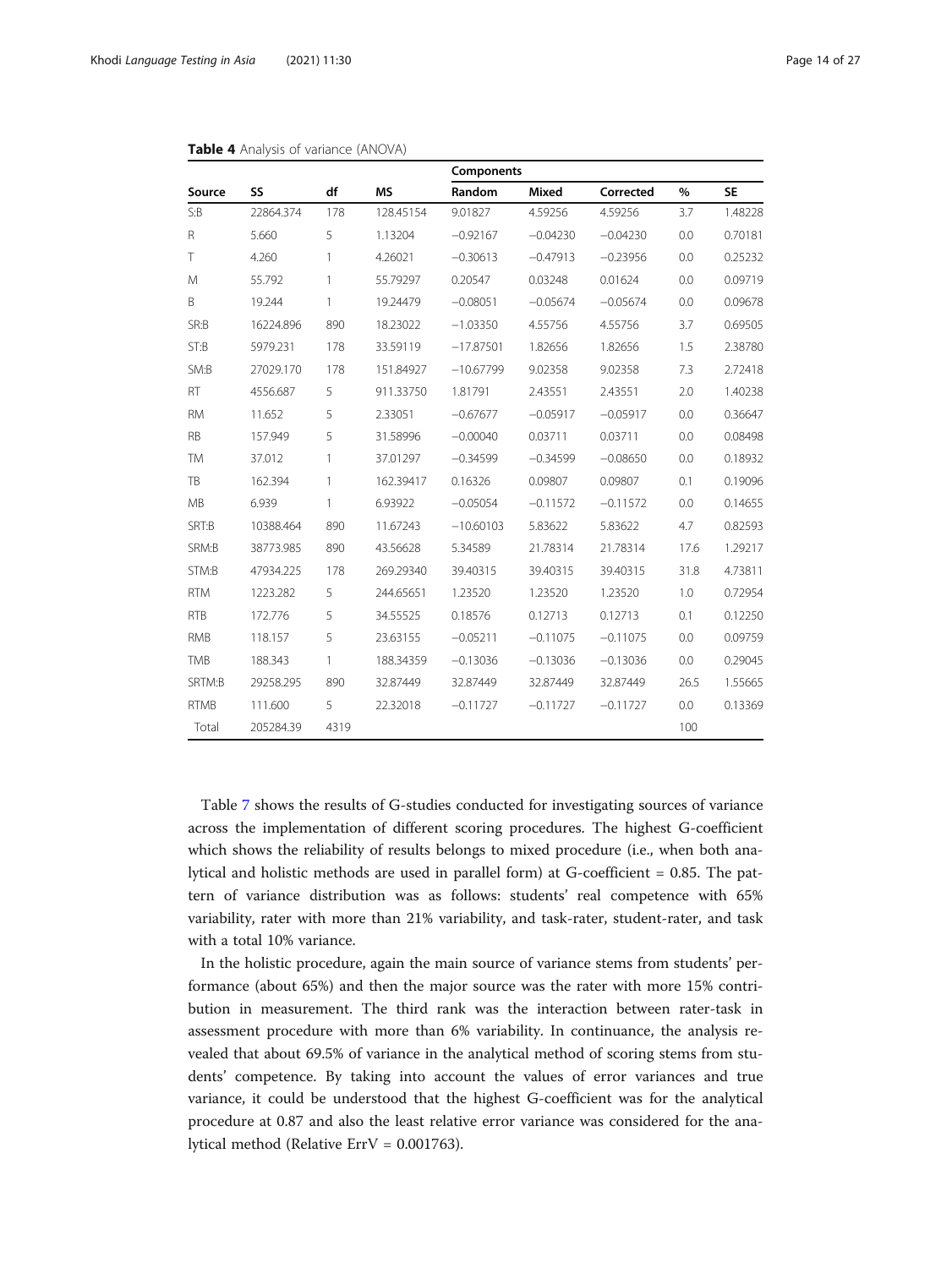| Source of<br>variance | <b>Differentiation</b><br>variance | Source of<br>variance | Relative<br>error variance | %<br>relative | Absolute<br>error variance | % absolute |
|-----------------------|------------------------------------|-----------------------|----------------------------|---------------|----------------------------|------------|
| S:B                   | 4.59256                            |                       |                            |               |                            |            |
|                       |                                    | $\mathsf R$           |                            |               | (0.00000)                  | 0.0        |
|                       |                                    | Τ                     |                            |               | (0.00000)                  | 0.0        |
|                       |                                    | M                     |                            |               | (0.00000)                  | 0.0        |
| Β                     | (0.00000)                          |                       |                            |               | $\cdots$                   |            |
|                       |                                    | SR:B                  | 0.75959                    | 99.2          | 0.75959                    | 99.2       |
|                       |                                    | ST:B                  | (0.00000)                  | 0.0           | (0.00000)                  | 0.0        |
|                       |                                    | SM:B                  | (0.00000)                  | 0.0           | (0.00000)                  | 0.0        |
|                       |                                    | RT                    |                            |               | (0.00000)                  | 0.0        |
|                       |                                    | <b>RM</b>             |                            |               | (0.00000)                  | 0.0        |
|                       |                                    | <b>RB</b>             | 0.00619                    | 0.8           | 0.00619                    | 0.8        |
|                       |                                    | <b>TM</b>             |                            |               | (0.00000)                  | 0.0        |
|                       |                                    | TB                    | (0.00000)                  | 0.0           | (0.00000)                  | 0.0        |
|                       |                                    | MB                    | (0.00000)                  | 0.0           | (0.00000)                  | 0.0        |
|                       |                                    | SRT:B                 | (0.00000)                  | 0.0           | (0.00000)                  | 0.0        |
|                       |                                    | SRM:B                 | (0.00000)                  | 0.0           | (0.00000)                  | 0.0        |
|                       |                                    | STM:B                 | (0.00000)                  | 0.0           | (0.00000)                  | 0.0        |
|                       |                                    | <b>RTM</b>            |                            |               | (0.00000)                  | 0.0        |
|                       |                                    | <b>RTB</b>            | (0.00000)                  | 0.0           | (0.00000)                  | 0.0        |
|                       |                                    | <b>RMB</b>            | (0.00000)                  | 0.0           | (0.00000)                  | 0.0        |
|                       |                                    | <b>TMB</b>            | (0.00000)                  | 0.0           | (0.00000)                  | 0.0        |
|                       |                                    | SRTM:B                | (0.00000)                  | 0.0           | (0.00000)                  | 0.0        |
|                       |                                    | <b>RTMB</b>           | (0.00000)                  | 0.0           | (0.00000)                  | 0.0        |
| Sum of<br>variances   | 4.59256                            |                       | 0.76578                    | 100%          | 0.76578                    | 100%       |
| Standard<br>deviation | 2.14302                            |                       | Relative SE<br>0.87509     |               | Absolute SE<br>0.87509     |            |
| Coef_G relative       | 0.86                               |                       |                            |               |                            |            |
| Coef_G<br>absolute    | 0.85                               |                       |                            |               |                            |            |

<span id="page-14-0"></span>

Variance error of the mean for levels used 0.03283

#### Independent generalizability study for task

In Table [8](#page-18-0), the results of G-studies for both independent and integrated tasks are presented.

In Table [8](#page-18-0), three G-studies with regard to different writing tasks were performed. Students' performances were 53%, 56%, and 60% in mixed, integrated, and independent tasks, respectively. In mixed conditions, when both tasks were applied in measurement, a G-coefficient of 0.79 was obtained. This index of reliability was 0.78 in the independent task and 0.80 in the integrated task of writing. The main similarity in these three G-studies was the second-rank source variance which was the student-rater interaction; in the mixed and independent conditions, it was about 25% contribution while it was about 12% in the integrated task. In integrated and independent tasks, the third source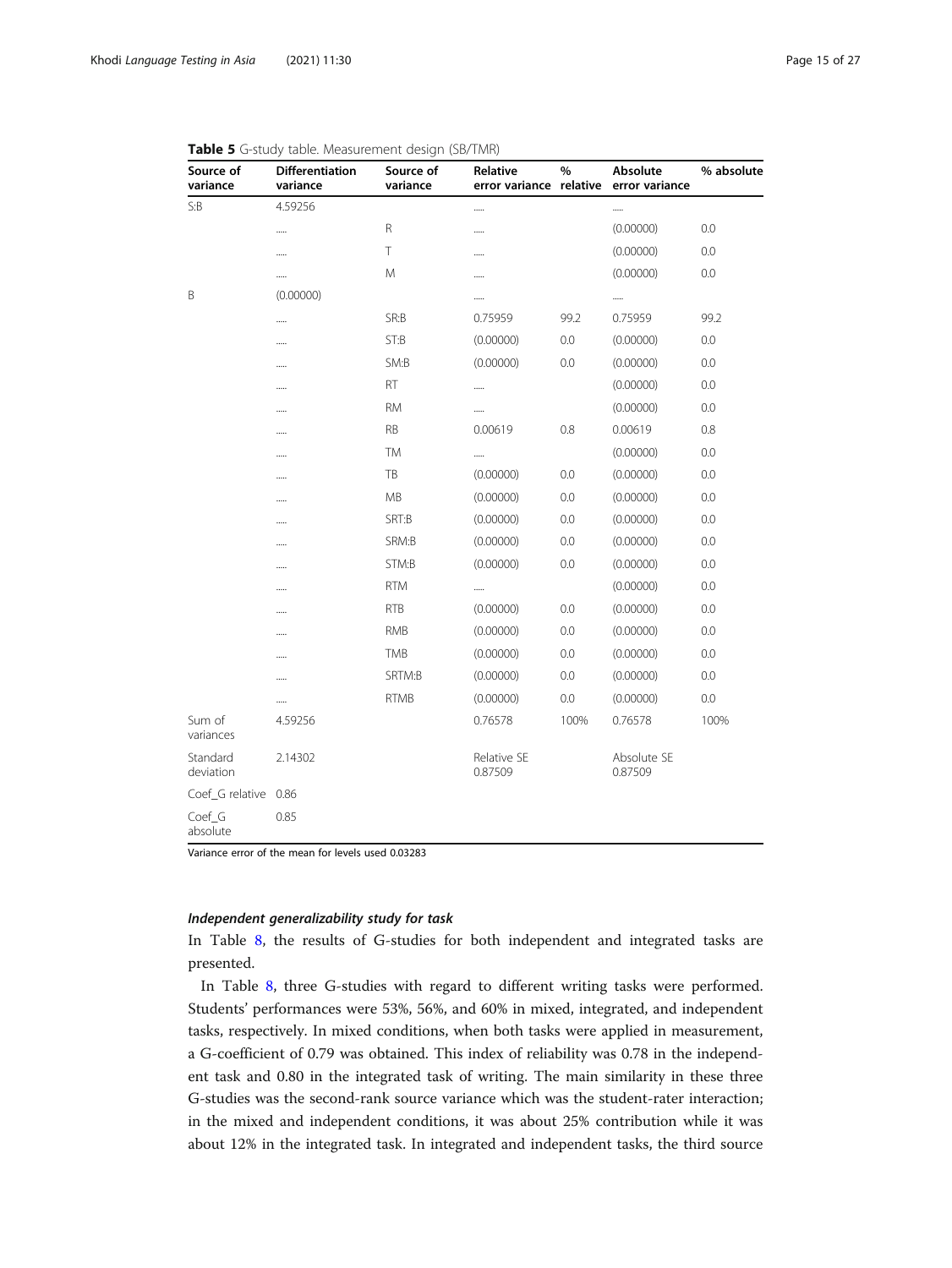of variability was rater—with 6 to 8% contribution—and in mixed conditions, the student by method interaction was more than 9% contribution.

#### Decision-making study (D-study)

Generalizability theory distinguishes a decision (D)-study from a G-study. The G-study is associated with the development of a measurement procedure and the D-study uses information from a G-study to design a measurement that minimizes error for a particular purpose (Shavelson & Webb, [1991](#page-25-0)). Due to contributions investigated in both G-studies related to task and scoring method, the rater or its related interactions were the main sources of variance.

In Table [9,](#page-19-0) five D-studies are presented. In the main G-study with 6 raters, the dependability was 0.857. In the analyses done on the data, it became clear that with increasing number of raters from 2 to 12, the generalizability and dependability of assessment scores increase from 0.66 to 0.8. It is recommended that for obtaining the least acceptable amount of reliability in writing assessment, there should be at least 4 raters require in normal circumstances (Coef\_G rel. = .79993).

By increasing the number of raters, the relative error variance decreases and it ranges from 0.297 for two raters up to .0382 for 12 raters. Since for the fixed facets it is not possible to conduct an optimization study, the D-studies were limited to optimizing the number of raters because both it is possible and cost-effective.

#### Discussion, conclusion, and implications

In order to answer the first research question and investigate the relative contribution of different facets, four separate G-studies were conducted: one main including all participants and three independent G-studies for rater, task, and scoring method.

Based on the results of the mixed design analysis presented in Tables [4](#page-13-0) and [5,](#page-14-0) the students' performances on writing tests were affected by factors like the interactions existing among rater, task, and scoring method. The contribution of facets such as rater, task, and scoring method was zero showing that the instrumental facets by nature are not sources of error but when they interact with each other the dependability of test scores is affected. Based on Table [5](#page-14-0), 99.2% of the total error variance was due to student by rater (nested in educational background) interaction, which was a proper and normal amount of contribution. Besides, the interaction of rater by background of education made .08% of the total error variance, which was a normal and expectable amount of variance. This result is in line with the findings of many research studies concerning rater effects (Brown, [1991;](#page-24-0) Hamp-Lyons, [1996](#page-24-0); Kobayashi, [1992;](#page-25-0) Santos, [1988](#page-25-0); Weigle et al., [2003](#page-26-0)) and concerning task effects (Brown et al., [1991](#page-24-0); Hamp-Lyons & Mathias, [1994\)](#page-24-0). Student facet only contributed 3.7% of the total variance in writing assessment scores. Importantly, facets such as rater, task, and method of scoring by themselves did not contribute to error variance and just the interactions between facets (SR:B, RB) generated around 96% of the total variance. Although in cases of interaction between student and only one other facet (e.g., rater, task, method of scoring), an amount of interaction exists (SR:B = 3.7%, ST:B = 1.5%, SM:B = 7.3%) but they are not significant and around 10% of the total variance is due to all these three interactions (  $SR:B = 3.7\%, ST:B = 1.5\%, and SM:B = 7.3\%$  among facets.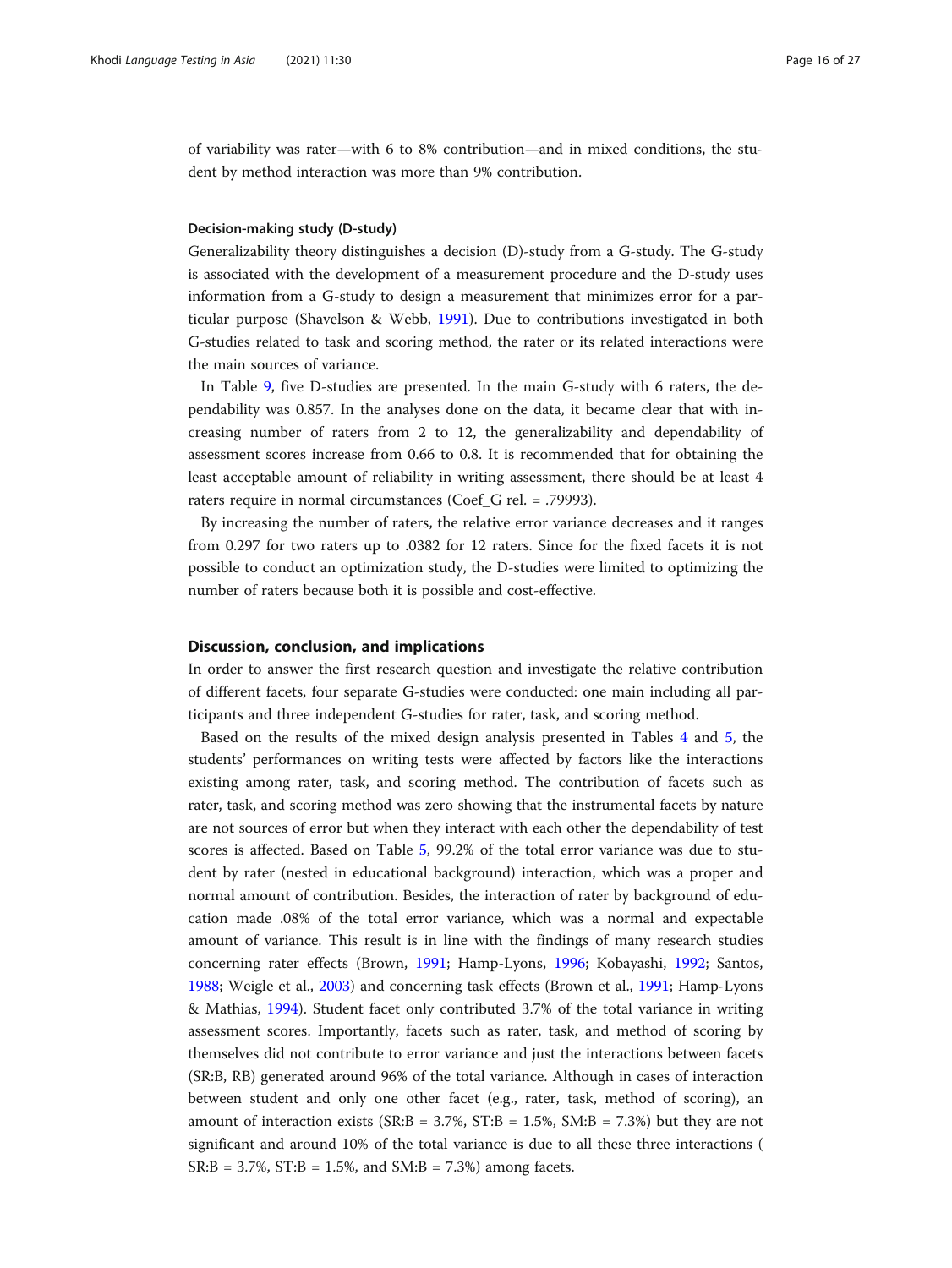<span id="page-16-0"></span>

| Source          |           |        |        | ă         |        |        | Peer     |          |                  | Instructor      |          |       |
|-----------------|-----------|--------|--------|-----------|--------|--------|----------|----------|------------------|-----------------|----------|-------|
|                 | SS        | ئ      | ℅      | S         | ئ      | ৡ      | SS       | ئ        | ℅                | SS              | ٧        | శ     |
|                 | 23634.03  | 0.4632 | 75.148 | 18934.3   | 0.3616 | 71.857 | 1478.32  | 0.219236 | 81.665           | 16678.713       | 0.318563 | 73.05 |
|                 | 1565.416  | 0.0306 | 4.977  | 1465.416  | 0.0279 | 5.5613 | 409.416  | 0.00782  | 2.912879         | 943.408         | 0.018019 | 4.13  |
| Σ               | 1117.49   | 0.0219 | 3.553  | 1117.49   | 0.0213 | 4.240  | 98.952   | 0.00189  | 0.704016         | 1001.34         | 0.019126 | 4.38  |
| 능               | 2017.153  | 0.0395 | 6.413  | 2017.153  | 0.0385 | 7.655  | 861.326  | 0.016451 | 6.128091         | 1509.669        | 0.028835 | 6.61  |
| ŠÑ              | 994.642   | 0.0194 | 3.162  | 994.642   | 0.0189 | 3.7747 | 161.358  | 0.003082 | 1.148017         | 1087.752        | 0.020776 | 4.76  |
| ξ               | 2120.93   | 0.0415 | 6.743  | 1820.93   | 0.0347 | 6.9105 | 1046     | 0.019979 | 7.441994         | 1608.36         | 0.03072  | 7.04  |
| Total           | 31449.66  |        | 100    | 26349.93  |        | 100    | 14055.37 |          | $\overline{100}$ | 22829.24        |          | 100   |
| Coef_G relative | $\approx$ |        |        | 83        |        |        | 86       |          |                  | $\overline{81}$ |          |       |
| Coef_G absolute | 80        |        |        | $\approx$ |        |        | si       |          |                  | 80              |          |       |
| Relative ErrV   | .00365    |        |        | .00321    |        |        | 00345    |          |                  | 00341           |          |       |
| Absolute ErrV   | .00381    |        |        | 00369     |        |        | 00358    |          |                  | 00350           |          |       |
| Relative SE     | .0413     |        |        | .0391     |        |        | 04321    |          |                  | 04190           |          |       |
| Absolute SE     | 4329      |        |        | 0399      |        |        | 04563    |          |                  | .04368          |          |       |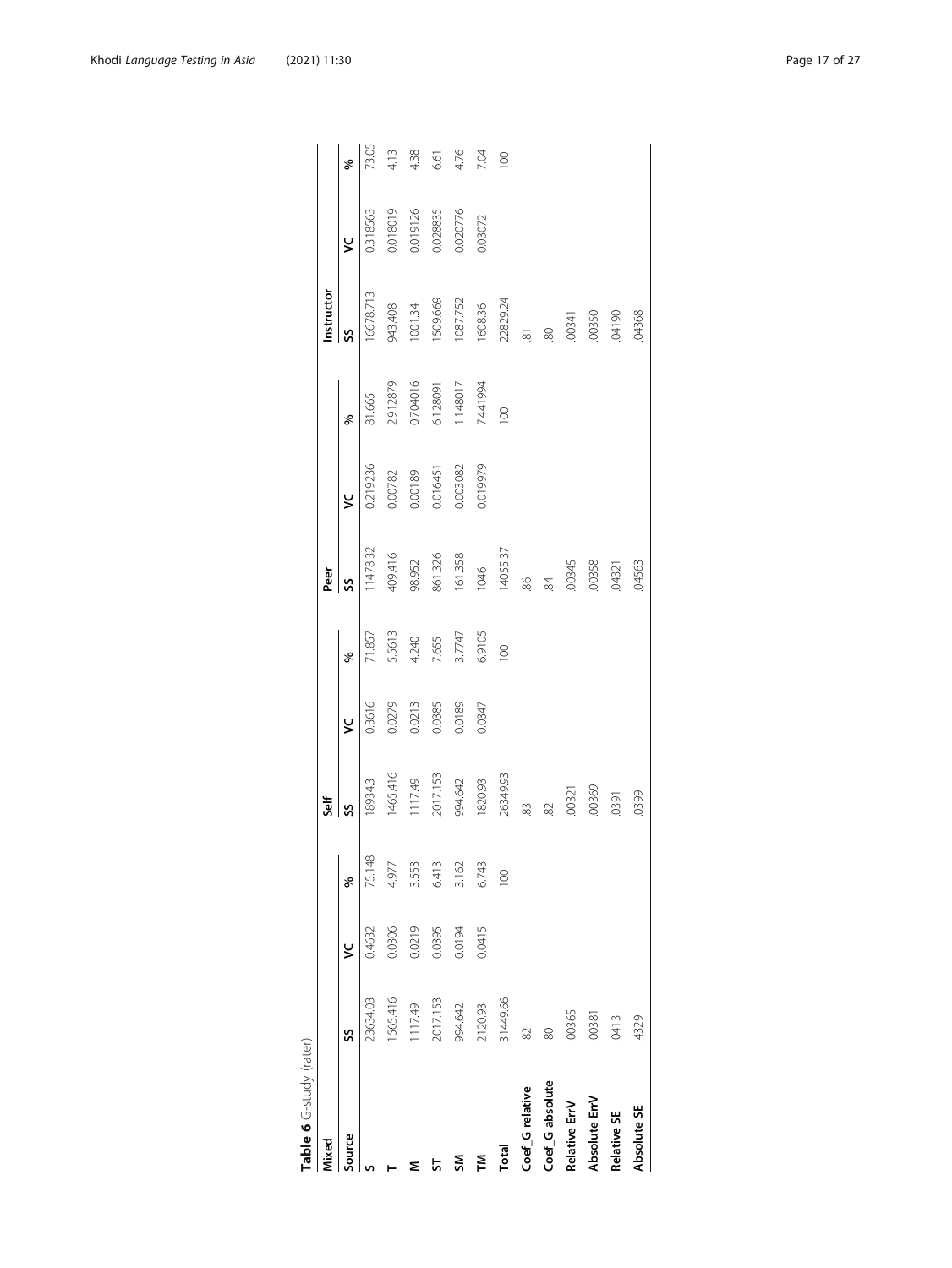| <b>Mixed</b>         |          |          |                   | <b>Holistic</b> |          |          | Analytical |                        |          |
|----------------------|----------|----------|-------------------|-----------------|----------|----------|------------|------------------------|----------|
| Source               | SS       | VC       | %                 | SS              | VC       | $\%$     | SS         | VC                     | %        |
| S                    | 25956.32 | 0.508744 | 65.06321          | 18934.3         | 0.361645 | 64.69993 | 15478.32   | 0.295636               | 69.54869 |
| т                    | 1106.856 | 0.021694 | 2.774492          | 1465.416        | 0.027989 | 5.007437 | 1009.416   | 0.01928                | 4.535606 |
| R                    | 8659.85  | 0.169733 | 21.70715          | 4586.256        | 0.087597 | 15.67158 | 3098.952   | 0.05919                | 13.92451 |
| <b>ST</b>            | 856.14   | 0.01678  | 2.146037          | 1463.25         | 0.027948 | 5.000035 | 861.326    | 0.016451               | 3.870194 |
| <b>SR</b>            | 1256.369 | 0.024625 | 3.149268          | 994.642         | 0.018998 | 3.398766 | 161.358    | 0.003082               | 0.725029 |
| <b>TR</b>            | 2058.47  |          | 0.040346 5.159848 | 1820.93         | 0.03478  | 6.222255 |            | 1646 0.031439 7.395967 |          |
| Total                | 39894.01 |          | 100               | 29264.79        |          | 100      | 22255.37   |                        | 100      |
| Coef_G relative      | .85      |          |                   | .81             |          |          | .87        |                        |          |
| Coef G<br>absolute   | .84      |          |                   | .80             |          |          | .86        |                        |          |
| <b>Relative ErrV</b> | .00189   |          |                   | .001810         |          |          | .001763    |                        |          |
| <b>Absolute ErrV</b> | .00201   |          |                   | .001873         |          |          | .001819    |                        |          |
| <b>Relative SE</b>   | .04690   |          |                   | .05132          |          |          | .04189     |                        |          |
| <b>Absolute SE</b>   | .04731   |          |                   | .05322          |          |          | .04236     |                        |          |

<span id="page-17-0"></span>Table 7 G-study (method of scoring)

SS sum of squares, df degree of freedom

In addition, no variance was investigated for the background of education (B) because it was fixed and fixed facets do not contribute to measurement error (Cardinet et al., [2010](#page-24-0)). As it was mentioned, rater, task, and method of scoring contribute neither to relative nor absolute error of variance while the interaction between student and rater was very high  $(SR:B = 99.2\%)$ .

Table [5](#page-14-0) shows the results of overall and main G-study by design of S:B/TMR in which the students nested in background education (S:B) was the differentiation facet and rater, task, and method of scoring were considered as sources of error variance. In sum, the minimum acceptable value of G-coefficients is considered to be 0.80 (Cardinet et al., [2011\)](#page-24-0) and all G-coefficients we have come up with here, 0.86 and 0.85 for relative and absolute G-coefficients, are higher than standards. It shows that the writing assessment procedure enjoys a standard level of reliability. Although none of the facets contributes significantly to the total variance, but the student by rater interaction was the major source of variance.

#### Investigation of interactions between facets in writing assessment

Based on Table [4,](#page-13-0) interactions between different facets do exist and this interaction between student and other facts (e.g., rater, task, method of scoring) was as follows:  $S \text{R:B} = 3.7\%$ ,  $S \text{T:B} = 1.5\%$ , and  $S \text{M:B} = 7.3\%$ . This amount of interaction is not too high and around 10% of the total variance is due to all these three interactions because the complexity of writing assessment is accentuated when different factors are involved in the measurement procedure and one to one interaction may not find a great opportunity of effectiveness (Connor-Linton, [1995;](#page-24-0) Hamp-Lyons, [1991;](#page-24-0) Huang, [2008;](#page-24-0) Sakyi, [2000\)](#page-25-0).

The greatest amount of contribution happens when two or three of these facets interact with student (student  $\times$  rater  $\times$  T: B = 4.7%, student  $\times$  rater  $\times$  method of scoring: B = 17.6%, and student  $\times$  task  $\times$  method of scoring: B = 31.8% of total variance) and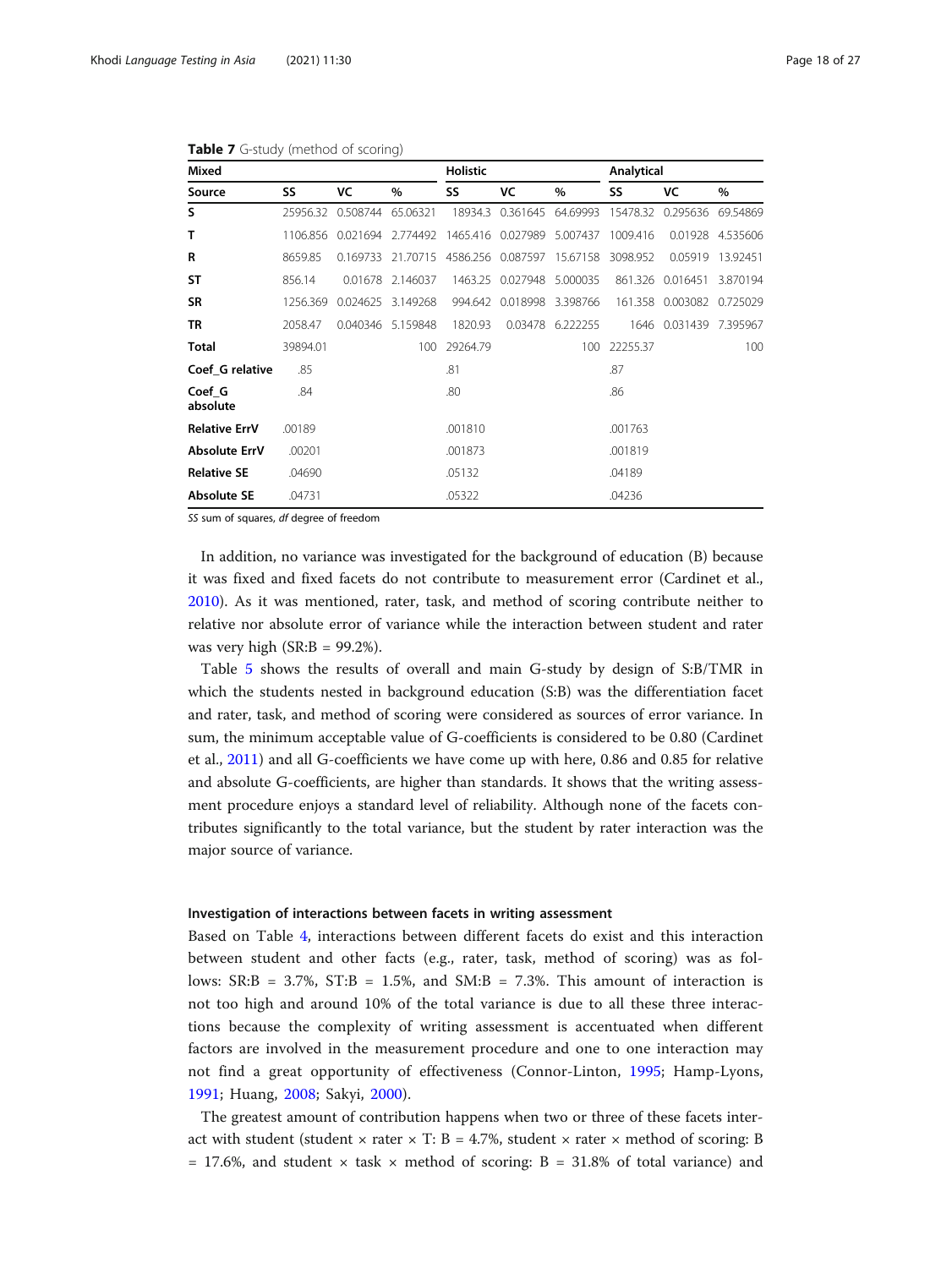<span id="page-18-0"></span>

| Integrated<br>2047.14838<br>2308.49738<br>28051.658<br>1385.1477<br>17023.5723<br>1810.32567<br>3476.96691<br>003473<br>.003625<br>03789<br>80<br>SS<br>79<br>2.43393676<br>5.95805439<br>100<br>56.0555035<br>6.52028093<br>3.83445834<br>25.1977661<br>శ<br>0.06989268<br>0.01515829<br>0.02775058<br>0.0222994<br>0.28855254<br>0.02233211<br>پ<br>1211.66409<br>1882.70675<br>7962.3315<br>17713.1774<br>769.108311<br>31599.355<br>2060.3667<br>.00632<br>.00752<br>.0259<br>Ŗ.<br>Й.<br>S<br>3.69293598<br>100<br>53.1089736<br>25.24609<br>3.82058987<br>9.6275141<br>4.50389641<br>శ<br>0.4578<br>0.0195<br>0.0363<br>0.1527<br>0.45784<br>0.0151<br>0.0221<br>ي<br>1435.9906<br>31883.288<br>3069.5684<br>8049.2835<br>1218.1297<br>16932.887<br>1177.4291<br>.00582<br>.00561<br>.0362<br>Ŗ<br>76.<br>SS<br>Coef_G absolute<br>Coef_G Relative<br>Absolute ErrV<br><b>Relative ErrV</b><br>Relative SE<br>Source<br>Mixed<br>€<br>š<br>£€<br>Σ | Table 8 G-study (task) |  |             |  |        |            |                |
|----------------------------------------------------------------------------------------------------------------------------------------------------------------------------------------------------------------------------------------------------------------------------------------------------------------------------------------------------------------------------------------------------------------------------------------------------------------------------------------------------------------------------------------------------------------------------------------------------------------------------------------------------------------------------------------------------------------------------------------------------------------------------------------------------------------------------------------------------------------------------------------------------------------------------------------------------------|------------------------|--|-------------|--|--------|------------|----------------|
|                                                                                                                                                                                                                                                                                                                                                                                                                                                                                                                                                                                                                                                                                                                                                                                                                                                                                                                                                          |                        |  | Independent |  |        |            |                |
|                                                                                                                                                                                                                                                                                                                                                                                                                                                                                                                                                                                                                                                                                                                                                                                                                                                                                                                                                          |                        |  |             |  |        | ٧          | ℅              |
|                                                                                                                                                                                                                                                                                                                                                                                                                                                                                                                                                                                                                                                                                                                                                                                                                                                                                                                                                          |                        |  |             |  |        | 0.01684049 | 60.68          |
|                                                                                                                                                                                                                                                                                                                                                                                                                                                                                                                                                                                                                                                                                                                                                                                                                                                                                                                                                          |                        |  |             |  |        | 0.00109826 | 4.93           |
| Total                                                                                                                                                                                                                                                                                                                                                                                                                                                                                                                                                                                                                                                                                                                                                                                                                                                                                                                                                    |                        |  |             |  |        | 0.00337168 | 8.22           |
|                                                                                                                                                                                                                                                                                                                                                                                                                                                                                                                                                                                                                                                                                                                                                                                                                                                                                                                                                          |                        |  |             |  |        | 0.00093711 | 7.29           |
|                                                                                                                                                                                                                                                                                                                                                                                                                                                                                                                                                                                                                                                                                                                                                                                                                                                                                                                                                          |                        |  |             |  |        | 0.00017556 | 1239           |
|                                                                                                                                                                                                                                                                                                                                                                                                                                                                                                                                                                                                                                                                                                                                                                                                                                                                                                                                                          |                        |  |             |  |        | 0.00179088 | 6.45           |
|                                                                                                                                                                                                                                                                                                                                                                                                                                                                                                                                                                                                                                                                                                                                                                                                                                                                                                                                                          |                        |  |             |  |        |            | $\overline{5}$ |
|                                                                                                                                                                                                                                                                                                                                                                                                                                                                                                                                                                                                                                                                                                                                                                                                                                                                                                                                                          |                        |  |             |  |        |            |                |
|                                                                                                                                                                                                                                                                                                                                                                                                                                                                                                                                                                                                                                                                                                                                                                                                                                                                                                                                                          |                        |  |             |  |        |            |                |
|                                                                                                                                                                                                                                                                                                                                                                                                                                                                                                                                                                                                                                                                                                                                                                                                                                                                                                                                                          |                        |  |             |  |        |            |                |
|                                                                                                                                                                                                                                                                                                                                                                                                                                                                                                                                                                                                                                                                                                                                                                                                                                                                                                                                                          |                        |  |             |  |        |            |                |
|                                                                                                                                                                                                                                                                                                                                                                                                                                                                                                                                                                                                                                                                                                                                                                                                                                                                                                                                                          |                        |  |             |  |        |            |                |
| Absolute SE                                                                                                                                                                                                                                                                                                                                                                                                                                                                                                                                                                                                                                                                                                                                                                                                                                                                                                                                              | .04731                 |  | .02822      |  | .03936 |            |                |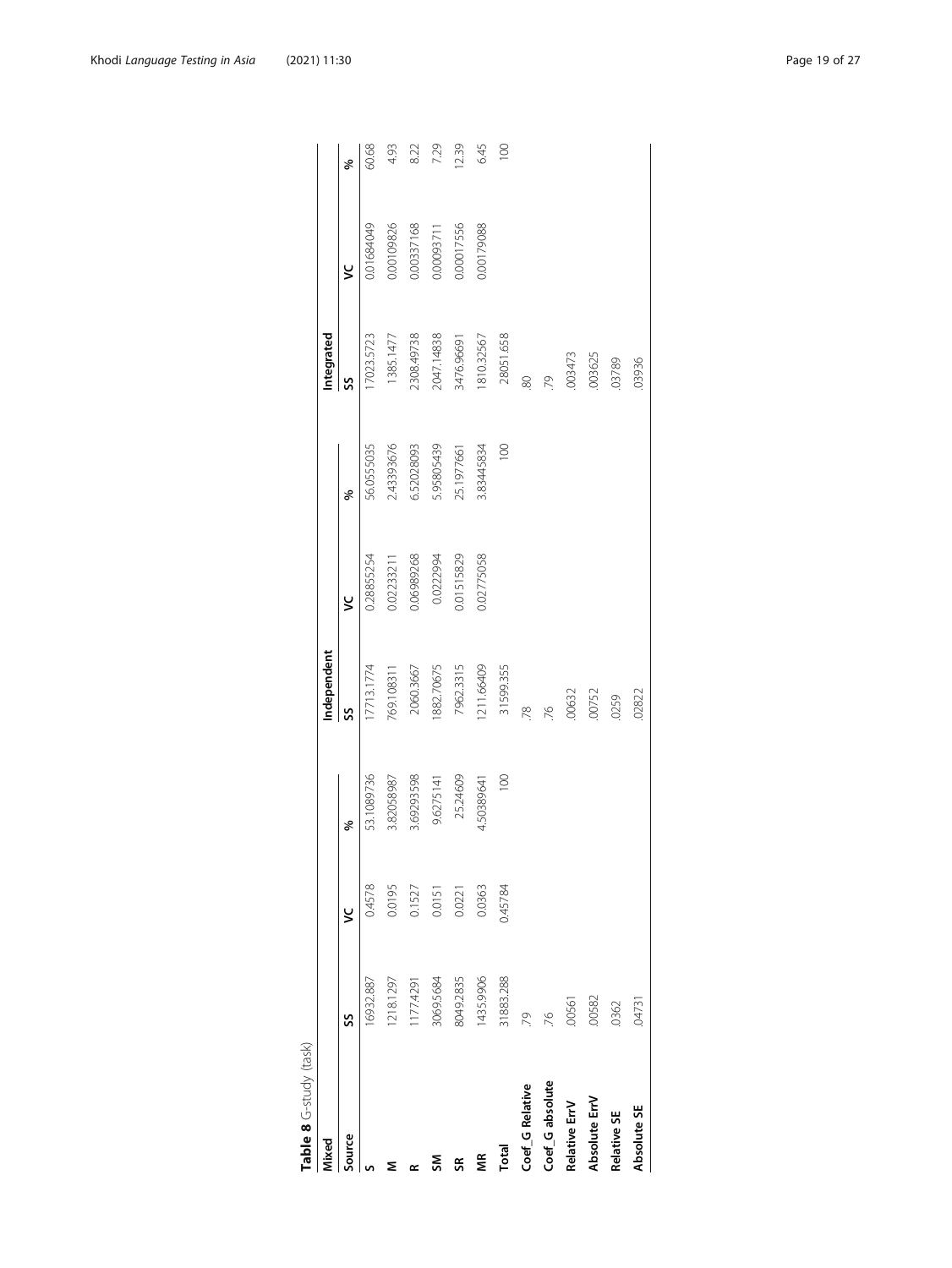|                      | G-study (6 raters) | 2 raters | 4 raters | 8 raters | 10 raters | 12 raters |
|----------------------|--------------------|----------|----------|----------|-----------|-----------|
| Observ.              | 4320               | 720      | 1440     | 2880     | 3600      | 4320      |
| Coef G rel.          | 0.85709            | 0.66656  | 0.79993  | 0.88884  | 0.90905   | 0.92304   |
| Rounded              | 0.86               | 0.67     | 0.80     | 0.89     | 0.91      | 0.92      |
| Coef G abs.          | 0.85709            | 0.66656  | 0.79993  | 0.88884  | 0.90905   | 0.92304   |
| Rounded              | 0.86               | 0.67     | 0.80     | 0.89     | 0.91      | 0.92      |
| Rel. Frr. Var.       | 0.76578            | 2.29733  | 1.14867  | 0.57433  | 0.45947   | 0.38289   |
| Rel. Std. Frr. Of M. | 0.87509            | 1.51570  | 1.07176  | 0.75785  | 0.67784   | 0.61878   |
| Abs. Frr. Var.       | 0.76578            | 2.29733  | 1.14867  | 0.57433  | 0.45947   | 0.38289   |
| Abs. Std. Frr. of M. | 0.87509            | 1.51570  | 1.07176  | 0.75785  | 0.67784   | 0.61878   |

<span id="page-19-0"></span>

| Table 9 D-study (rater) |  |
|-------------------------|--|
|-------------------------|--|

finally the interaction between all facets (SRTM:B) was equal to 26.5% of the total variance which is more than one-fourth of the total variance.

In order to investigate contributing facets of writing assessment, three independent G-studies were conducted for rater, task, and method of scoring; the one for rater explains whether raters are consistent in their rating or not. Moreover, when different raters are involved in the rating process, the results are applicable and generalizable to various contexts, a fact which would not happen when just one single rater participates in the rating procedure.

#### Rater G-study

In Table [6](#page-16-0), concerning the impacts of raters, it was investigated that the highest amount of reliability could be achieved when the rater is defined as peer and it had the biggest amount of relative and absolute G-coefficients (relative G-coefficients = 0.86 and absolute G-coefficient =  $0.84$ ); this was followed by self-rating and instructor rating, respectively. This fact is counterintuitively suggesting that peer rating enjoys a high level of reliability when the rubric and procedure are defined well as the TOFEL procedure. The mixed design of raters, that is having all self, peer, and instructors rating simultaneously in a study, had an acceptable amount of reliability (relative Gcoefficients =  $0.82$  and absolute G-coefficient =  $0.80$ ).

Peer rating with its high reliability could be considered as a helpful method of writing assessment which requires much less effort, energy, and costs if they receive the proper training and clear rubric of assessment (Davidson, [1991](#page-24-0); Reid & O'Brien, [1981\)](#page-25-0). Since in the present study, peer raters received suitable training, a satisfying result is achieved. For the instructor ratings and their distance from the peer ratings, it is possible to find the answer in experience and knowledge. The severity, which exists for the instructors toward students, does not exist between peers; the existence of this severity among raters makes their ratings inconsistent and reduces the reliability. In addition, the effects of raters' academic discipline of instructors also affect their ratings, which may lead to a lower amount of reliability in comparison with peer rating (Santos, [1988](#page-25-0)). Moreover, because of repetition of errors in different writing compositions (due to the large number of writings they rate), the tolerance of instructors reduces and the expectations of instructors to find an error-free composition increases (Casanave & Hubbard, [1992;](#page-24-0) Janopoulos, [1995](#page-25-0); Kobayashi, [1992\)](#page-25-0); this fact may affect the professional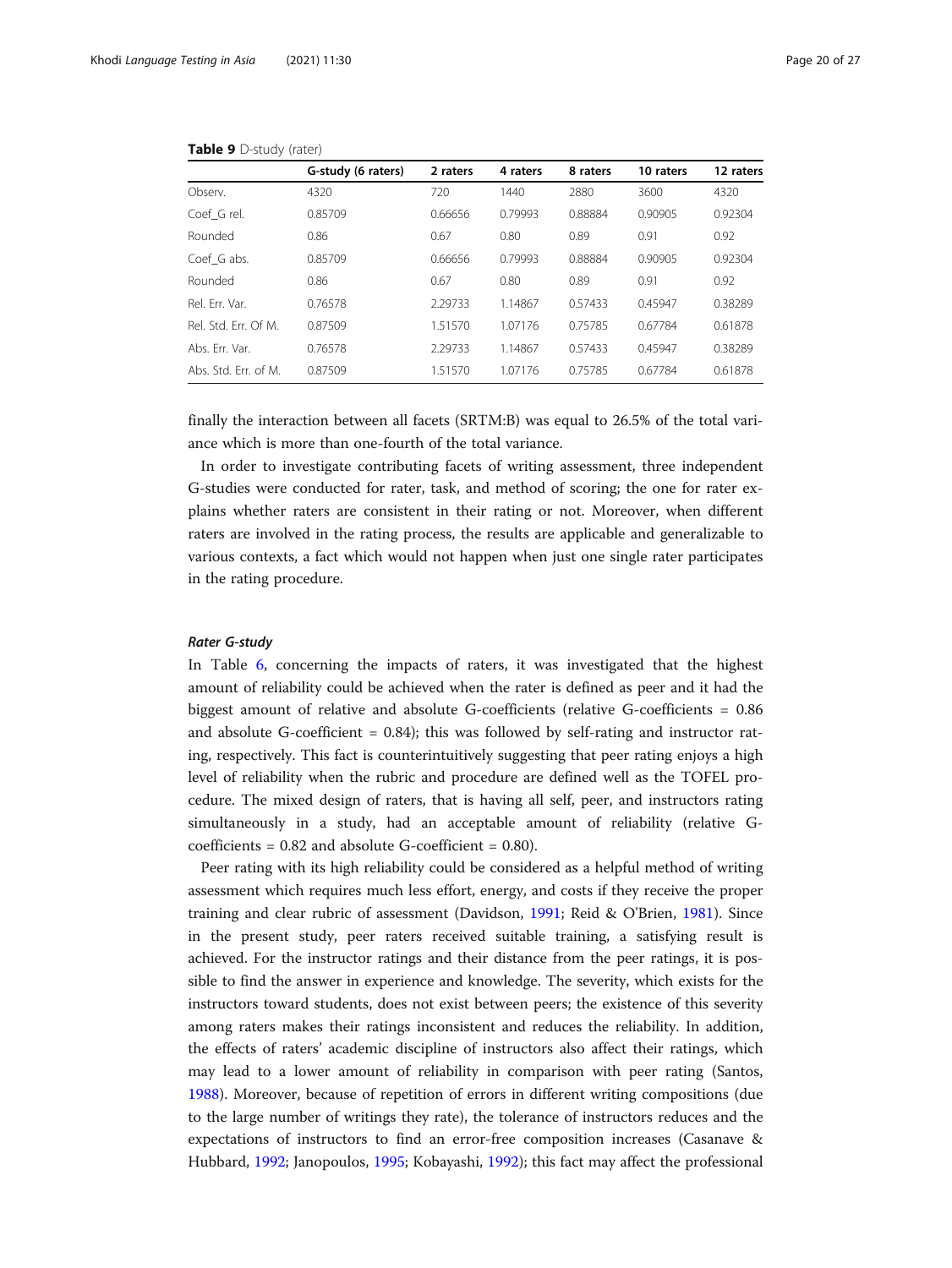performance of instructors in the rating process. This was the fact suggested as the difference between instructors and other raters (Cumming, [1990](#page-24-0); Vaughan, [1991\)](#page-25-0). The point to mention here is that the most significant variance component (around 70% in all G-studies) is due to students' real performance indicating that raters were able to discriminate between students with different abilities properly (Briesch et al., [2014](#page-24-0)) and this variance component shows that how much the students are spread out by the raters, or in other words how much rating the test can differentiate between examinees. The next highest variance component is the TM, or task and method interaction. The percentage of this variance ranges from 6.74 for mixed design to 7.44 for the peer ratings showing that raters are biased in rating different tasks with different methods of scoring. Raters around 7% may vary in their ratings of different tasks with different methods of scoring. Maybe, it stems from the method of scoring they utilized in rating procedures (because analytical scoring is more exact than a holistic scoring method).

#### Method of scoring G-study

In a similar analysis for methods of scoring, again the most significant variance component was attributable to the student facet showing that both methods of scoring were stable in assessing students' writing ability. In addition, the rater in different methods of scoring plays an important role (Casanave & Hubbard, [1992](#page-24-0)) and the rater may affect students' scores; its contribution ranges from 13.9 to 15.6% of the total variance. Finally, in Table [8](#page-18-0), two sets of G-coefficients: relative and absolute, are reported. The analytical method of scoring had the highest amount of G-coefficients (relative Gcoefficients = 0.87 and absolute G-coefficient = 0.86) while the relative and absolute Gcoefficients for the holistic method of scoring were 0.81 and 0.80, respectively. The finding of this section is in line with other research studies (Evola et al., [1980](#page-24-0); Homburg, [1984](#page-24-0); Weigle, [2002](#page-26-0)). Weigle [\(2002](#page-26-0)) asserted, "In analytic writing, scripts are rated on several aspects of writing or criteria rather than given a single score. Therefore, writing samples may be rated on such features as content, organization, cohesion, register, vocabulary, grammar, or mechanics" (p. 114) and enjoys a higher amount of reliability. This reliability may stem from the rubric and the framework, which exists in the analytical rating procedure for the practitioners.

#### Task G-study

The synthesized results of Table [8](#page-18-0) show that the most significant variance is attributable to the student facet, which accounts for about 45 to 60% of the total variance in different studies. Although in the integrated task 60% of the variance was due to student, the interaction between rater and student (SR) is noteworthy which was equal to 12%. Likewise, the same pattern happened to the other two G-studies (mixed and independent) with a level of 25% contribution for this interaction between rater and student. Xi and Mollaun [\(2006\)](#page-26-0) and In'nami ([2016](#page-25-0)) in separate studies asserted that student by task interaction (ST) would be larger when both independent and integrated tasks are used. Maybe this result is due to the broader construct definition, which happens with the involvement of more task types and freedom of action for students. Consequently, it increases the interaction between student and task (Xi & Mollaun, [2006\)](#page-26-0).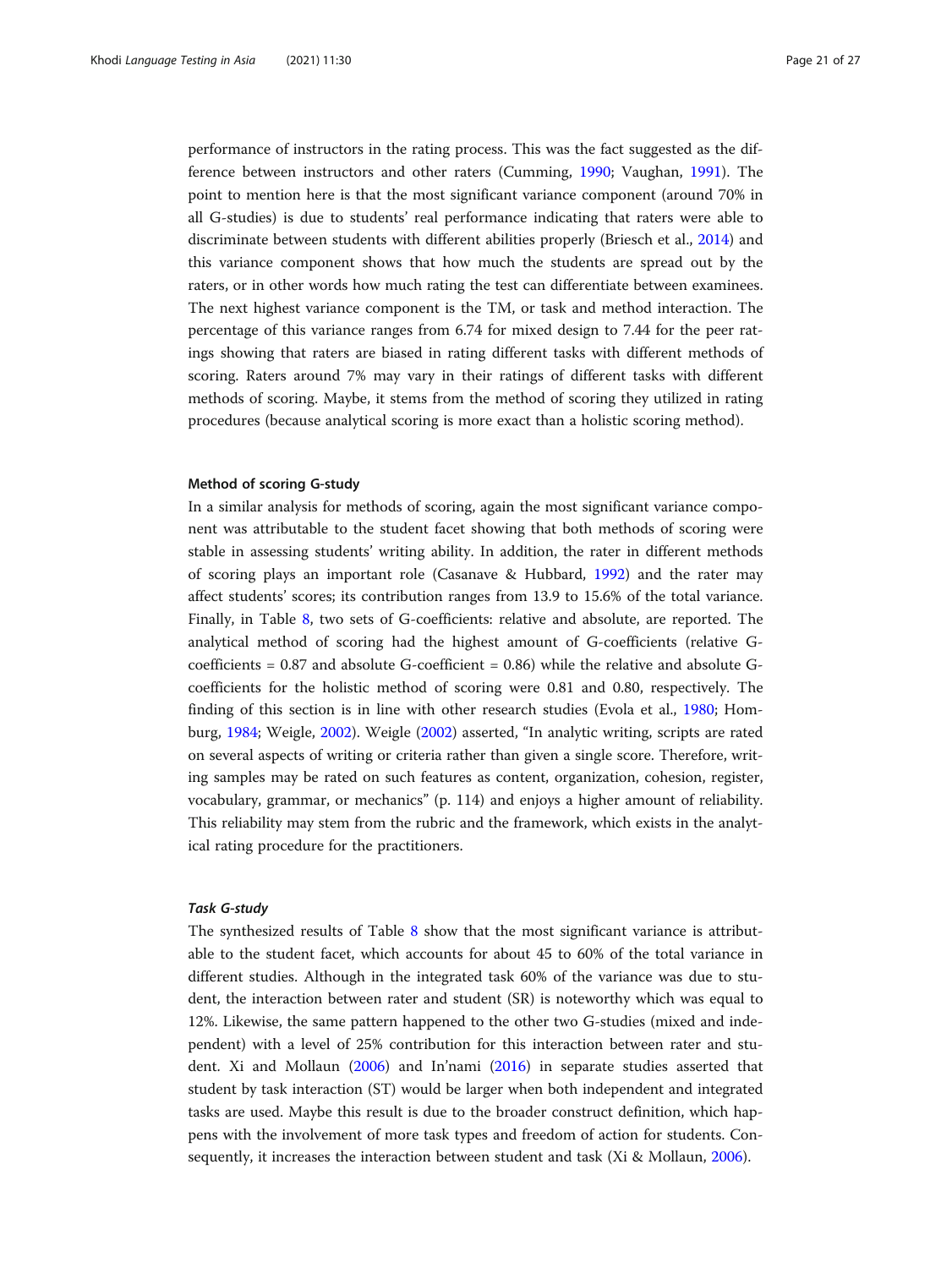Based on Table [8](#page-18-0), students' performance reached about more than 50% of the total variance. The G-coefficient of this analysis showed that integrated tasks provided more reliable methods for examining the writing ability (relative G-coefficients = 0.80 and absolute G-coefficient = 0.79). Although not all the G-coefficients are above 0.80, they are very close to that standard amount (as it was suggested by Cronbach et al., [1972\)](#page-24-0) and it could be stated that they were reliable. After student's variance, the interaction between student and rater (SR) was the main source of variance, which ranged from 12 to 25%.

About tasks in writing assessment, it is investigated that task difficulty could be a major source of variance (Brown et al., [1991](#page-24-0)). In this particular case, the interaction between student and rater (SR) means a type of biased exists in favor of some students in two writing tasks. As it was indicated by Hamp-Lyons and Mathias ([1994\)](#page-24-0) that consciously or unconsciously raters compensate for more difficult tasks by assigning higher scores, in total, using two tasks for writing assessment could be useful and suggestible (Weigle, [1999\)](#page-26-0). In addition to what has been said, these findings could check the bias which may exist in favor or against students; in G-theory, bias is defined as interaction, that is, when the variance component for the interactions between existing facets is high, it indicates bias (Brennan, [2000\)](#page-24-0); and in this particular case, the variance of SR:B was 3.7% and this shows that some raters were more lenient across students of particular field of study than others.

As it was mentioned, rater, task, and method of scoring neither contributed to neither relative nor absolute error of variance while the interaction between student and rater was very high and could be a source of bias (SR:B = 99.2% of relative error variance) implying that the rater could be considered the main source of error in measurement procedures. Even the interaction between rater and background of education (which is a fixed facet) caused 0.8% of error variance.

Based on the results, raters in writing assessment are the most effective factors and other facets are under the consequences of rater severity toward scoring method, task, or field of study (Santos, [1988](#page-25-0); Weigle et al., [2003](#page-26-0)).

#### D-study

In order to answer the research question about design optimization, the following analysis was conducted.

The synthesized results of G-studies helped to plan the subsequent D-studies. Following the identification of the main sources of variance, it would be possible to proactively change the design of the study to reach more reliable and generalizable results by changing the levels of any existing facet (Briesch et al., [2014\)](#page-24-0). The goal of the Dstudy is to define the proper number of levels for any given facet, which results in smaller error variance and higher G-coefficients (Brennan, [2000](#page-24-0)).

Within a decision-making study, those facets that are considered to be fixed by the investigator do not contribute to error variance; in some cases, they reduce the error variance and increase the coefficients.

Three facets in this study, namely task, method of scoring, and background of education, were fixed and it was not possible to go beyond these levels in a D-study and also it was not possible to reduce the number of levels because at least two levels for each facet are required in the G-study (Briesch et al., [2014](#page-24-0)). In this regard, the only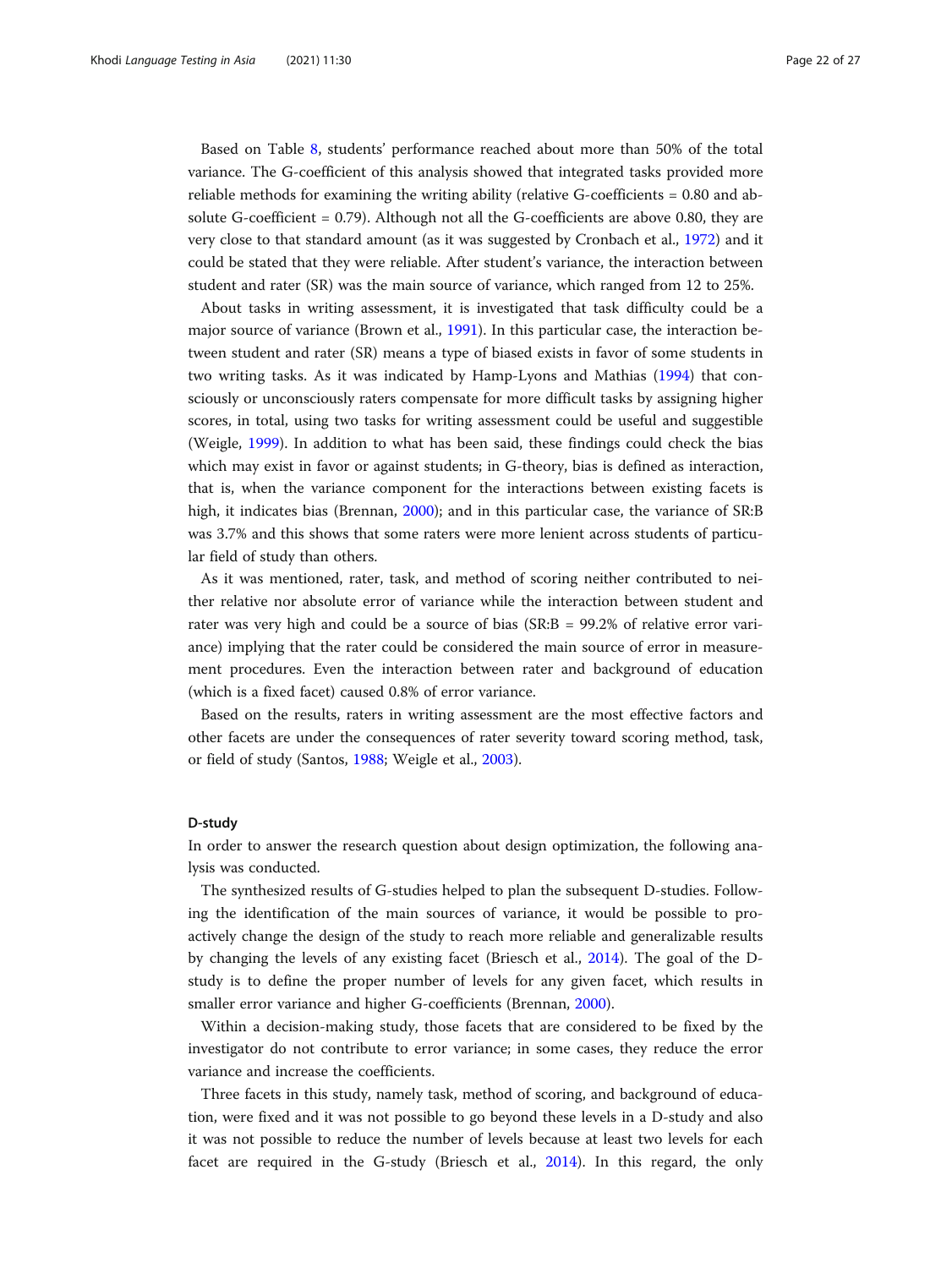manipulation of the data was applicable to levels of both student and rater. Since the student facet was the object of measurement, any increase in its number would lead to an increase in reliability coefficients, so the manipulation was applied to the levels of rater and five D-studies were conducted.

The results showed that when the number of raters was two, the relative Gcoefficient was 0.66 and by increasing it from 4 to 12 the relative G-coefficient increases from 0.79 to 0.92. In order to suggest the proper number of levels for rater, it is clear that the minimum amount of reliability and generalizability could be achieved only when the minimum number of raters is six (the main G-study) with a relative Gcoefficient equal to 0.85.

As it was expected by the researcher and stated by Wu and Tzou ([2015\)](#page-26-0), the error variance became smaller when the number of raters increases (for two raters,  $SE = 2.29$ ; for 12 raters,  $SE = 0.38$ ) because when the number of raters increases the accuracy of measurement increases too. Although the more raters used in an assessment procedure the more reliable it will be, using a large number of raters (e.g., 12) is neither logical nor possible for our educational system and the solution to this is choosing the minimum level, which provides the required reliability (i.e., 4 raters).

#### Implications

The results of this study partly suggest that different facets affect EFL writing performance. The implication is that different sources of variance are involved in writing assessment; a fact that English teachers, test developers, and administrators should be informed of its undesirable consequences for test reliability. The fact that the students' performance had the biggest amount of contribution to total variance implies that the validity could be guaranteed through assessing writing proficiency with different methods of scoring and different rater and tasks (Marcoulides, [1989](#page-25-0)). The findings of this study also had implications in the following areas:

The investigation of the main sources of variance in writing assessment makes the practitioners capable of increasing the reliability and generalizability of measurements in this area. Designing studies through which the true abilities of students could be elicited with spending the minimum cost, energy, and time brings the fairness to measurements in an educational setting by providing an in-depth analysis of factors, which affect the observed scores.

Moreover, the convergent and discriminant validity of tests could be examined through the generalizability analysis (Kraiger & Teachout, [1990\)](#page-25-0). Finally, the flexibility of G-studies and D-studies provides a situation for researchers to design their future standard setting agenda.

The present study explored the factors affecting EFL writing performance with regard to generalizability theory. Of further interest in this study was the interaction among the facets of the study (student, rater, task, scoring method, and background of education) which was categorized as measurement error (Tadayon & Khodi, [2016\)](#page-25-0) by Bachman ([1990\)](#page-23-0). One hundred students completed the instruments of the study (independent and integrated tasks of writing test).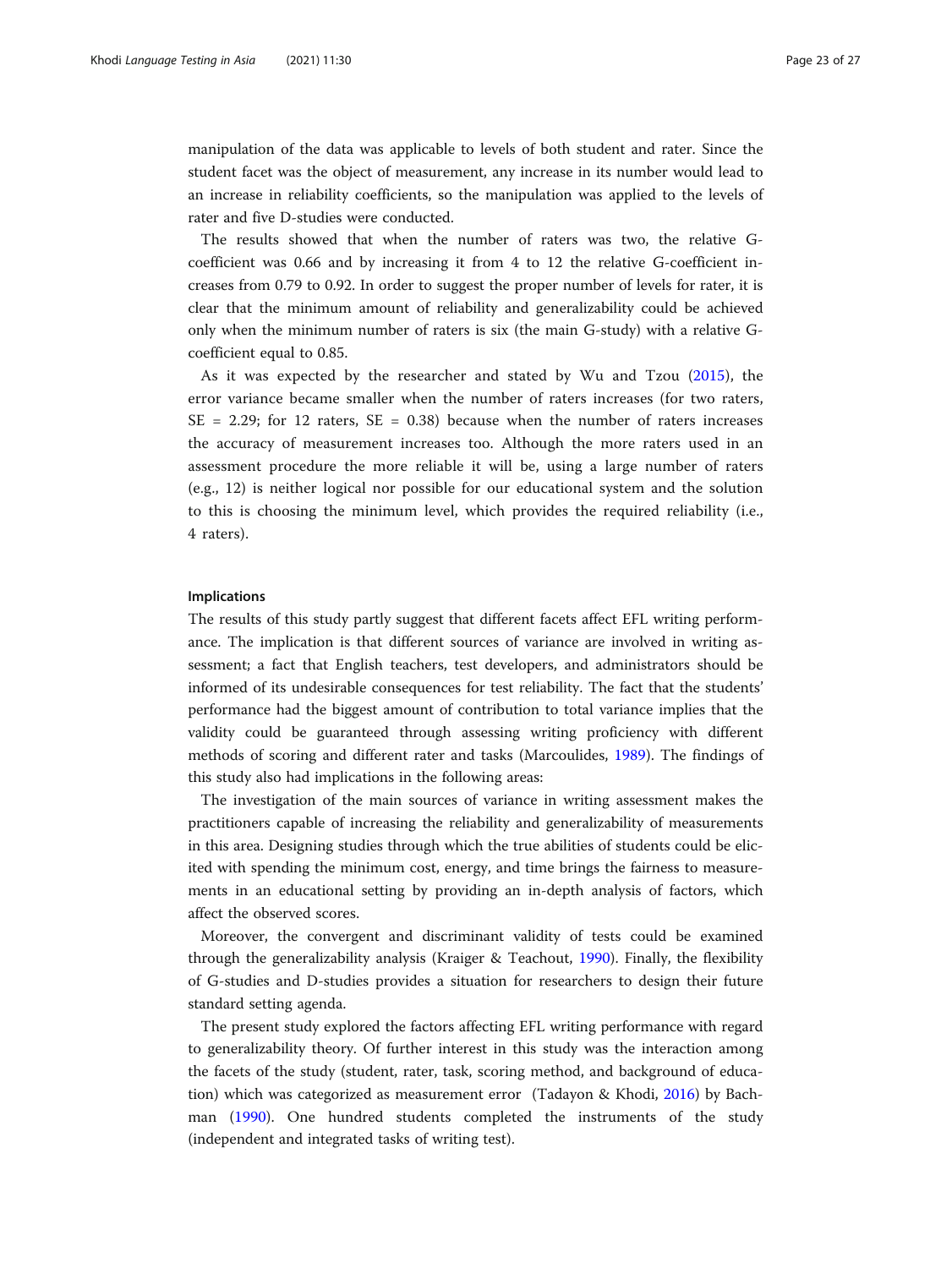<span id="page-23-0"></span>The generalizability analysis showed that the main source of variance across different raters, tasks, and methods of scoring is attributable to the student in measurement procedures while the interaction between student by rater nested (SR:B) in background is totally significant (99.2% of total variance) and it may be that raters' severity has been applied to rating across different students with different fields of study.

To examine factors affecting EFL writing performance, an initial model was used which included direct paths from rater, task, method of scoring, and background of education to students' test score. Finally, it became clear that the most effective relationship as the source of error variance was the interaction between rater and student. The interaction between background of education and rater also had a significant effect, in comparison with other interactions, on students' scores and test generalizability.

This study also investigated the relationship between different facets in three separate G-studies on writing tests. It was found that in all G-studies the main source of variance was the student, which explains almost more than 50% of the total variance. Additionally, it was investigated that the analytical method of scoring in comparison with the holistic method had a greater G-coefficient or reliability; maybe it is due to its exact examination of writing components by its detailed rubric. Concerning the effect of the rater, it was found that peer assessment with a relative G-coefficient of 0.86 enjoyed a higher amount of reliability rather than instructor and self-assessments. Finally, with regard to the analysis of tasks, it was found that integrated task of writing had a better ability to assess the writing performance of students and it had higher G-coefficients in comparison with mixed and independent tasks. Finally, five D-studies for optimization of the operational procedure of writing assessments were done and the result suggested that for a reliable measurement at least 4 raters were required.

#### Acknowledgements

I would like thank the editor and all the anonymous reviewers for their comments on the first draft of the paper.

#### Authors' contributions

The author read and approved the final manuscript.

Funding

We received no funding.

# Availability of data and materials

The data will be available upon request.

#### **Declarations**

#### Competing interests

The author declares that he has no competing interests.

#### Received: 3 May 2021 Accepted: 26 July 2021 Published online: 01 October 2021

#### References

- Alavi, S. M., Karami, H., & Khodi, A. (2021). Examination of factorial structure of Iranian Englishlanguage proficiency test: An IRT analysis of Konkur examination. Current Psychology, 1–15.
- Alkharusi, H. (2012). Generalizability theory: An analysis of variance approach to measurement problems in educational assessment. Journal of Studies in Education, 2(2), 157–164 <https://doi.org/10.5296/jse.v2i2.1495>.
- American Educational Research Association, American Psychological Association, National Council on Measurement in Education, Joint Committee on Standards for Educational & Psychological Testing (US). (1999). Standards for educational and psychological testing. American Educational Research Assn.
- Aryadoust, V. (2010). Investigating writing sub-skills in testing English as a foreign language: A structural equation modeling study. TESL-EJ, 13(4), 1–20.

Astika, G. G. (1993). Analytical assessment of foreign students' writing. RELC Journal, 24(1), 371–389.

Bachman, L. F. (1990). Fundamental considerations in language testing. Oxford: Oxford University Press.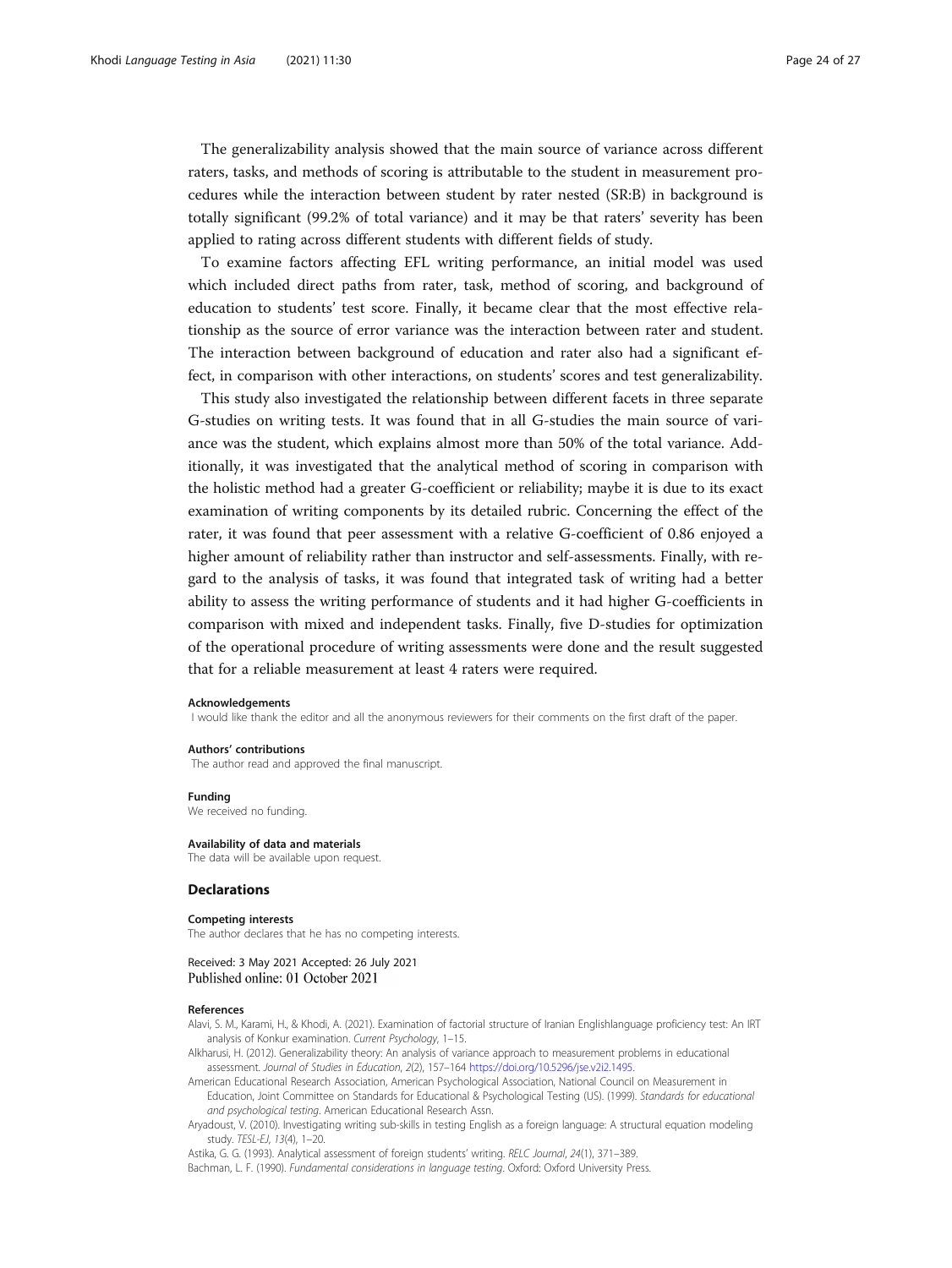<span id="page-24-0"></span>Bachman, L. F., Lynch, B. K., & Mason, M. (1995). Investigating variability in tasks and rater judgments in a performance test of foreign language speaking. Language Testing, 12(2), 238–257. <https://doi.org/10.1177/026553229501200206>.

Bain, D., & Pini, G. (1996). Pour évaluer vos évaluations—La généralisabilité: Mode d'emploi. Geneva: Centre for Psychoeducational Research of the Orientation Cycle.

Ballard, B., & Clancy, J. (1991). Assessment by misconception: Cultural influences and intellectual traditions. In L. Hamp-Lyons (Ed.), Assessing second language writing in academic contexts, (pp. 19–36). Norwood: Ablex Publication Corporation.

Banerjee, J., Franceschina, F., & Smith, A. M. (2007). Documenting features of written language production typical at different IELTS band score levels. International English Language Testing System (IELTS) Research Reports 2007: Volume 7, 1.

Bolus, R., Hinofotis, F., & Bailey, K. (1982). An introduction to generalizability theory in second language research. Language Learning, 32(2), 245–258. [https://doi.org/10.1111/j.1467-1770.1982.tb00970.x.](https://doi.org/10.1111/j.1467-1770.1982.tb00970.x)

Brennan, R. L. (2000). Performance assessments from the perspective of generalizability theory. Applied Psychological Measurement, 24(4), 339–353. [https://doi.org/10.1177/01466210022031796.](https://doi.org/10.1177/01466210022031796)

Brennan, R. L. (2001). Generalizability theory. New York: Springer-Verlag Press. <https://doi.org/10.1007/978-1-4757-3456-0>.

Brennan, R. L. (2011). Using generalizability theory to address reliability issues for PARCC assessments: A white paper. In Center for Advanced Studies in Measurement and Assessment (CASMA). Iowa: University of.

Briesch, A. M., Swaminathan, H., Welsh, M., & Chafouleas, S. M. (2014). Generalizability theory: A practical guide to study design, implementation, and interpretation. Journal of school psychology, 52(1), 13-35. [https://doi.org/10.1016/j.jsp.2](https://doi.org/10.1016/j.jsp.2013.11.008) [013.11.008](https://doi.org/10.1016/j.jsp.2013.11.008).

Brown, J. D. (1991). Do English and ESL faculties rate writing samples differently? Tesol Quarterly, 25(4), 587–603. [https://doi.](https://doi.org/10.2307/3587078) [org/10.2307/3587078.](https://doi.org/10.2307/3587078)

Brown, J. D. (1999). The relative importance of persons, items, subtests and languages to TOEFL test variance. Language Testing, 16(2), 217–238. <https://doi.org/10.1177/026553229901600205>.

Brown, J. D., Hilgers, T., & Marsella, J. (1991). Essay prompts and topics minimizing the effect of mean differences. Written Communication, 8(4), 533–556. <https://doi.org/10.1177/0741088391008004005>.

Cardinet, J., Johnson, S., & Pini, G. (2010). Applyinggeneralizability theory using EduG. New York, NY:Routledge - Taylor & Francis Group

Cardinet, J., Johnson, S., & Pini, G. (2011). Applying generalizability theory using EduG. Taylor & Francis. [https://doi.org/10.4324/](https://doi.org/10.4324/9780203866948) [9780203866948.](https://doi.org/10.4324/9780203866948)

Casanave, C. P., & Hubbard, P. (1992). The writing assignments and writing problems of doctoral students: Faculty perceptions, pedagogical issues, and needed research. English for Specific Purposes, 11(1), 33–49. [https://doi.org/10.1016/](https://doi.org/10.1016/0889-4906(92)90005-U) [0889-4906\(92\)90005-U](https://doi.org/10.1016/0889-4906(92)90005-U).

Connor, U. (1991). Linguistic/rhetorical measures for evaluating ESL writing. In L. Hamp-Lyons (Ed.), Assessing second language writing in academic contexts, (pp. 215–226). Norwood: Ablex Publication Corporation.

Connor-linton, J. E. F. F. (1995). Looking behind the curtain: what do L2 composition ratings really mean? Tesol Quarterly, 29(4), 762–765. <https://doi.org/10.2307/3588174>.

Crawford, L., Tindal, G., & Stieber, S. (2001). Using oral reading rate to predict student performance on statewide achievement tests. Educational Assessment, 7(4), 303–323. [https://doi.org/10.1207/S15326977EA0704\\_04.](https://doi.org/10.1207/S15326977EA0704_04)

Cronbach, L., Gleser, G. C., Nanda, H., & Rajaratnam, N. (1963). The dependability of behavioral measurements: Theory of generalizability for scores and profiles. New York: Wiley.

Cronbach, L. J., Gleser, G. C., Nanda, H., & Rajaratnam, N. (1972). Theory of generalizability for scores and profiles. The dependability of behavioral measurements.

Cronbach, L. J., Rajaratnam, N., & Gleser, G. C. (1963). Theory of generalizability: A liberalization of reliability theory. British Journal of Statistical Psychology, 16(2), 137–163. [https://doi.org/10.1111/j.2044-8317.1963.tb00206.x.](https://doi.org/10.1111/j.2044-8317.1963.tb00206.x)

Cronbach, L. J., & Thorndike, R. L. (1971). Educational measurement. Test Validation, 443–507.

Cumming, A. (1990). Expertise in evaluating second language compositions. Language Testing, 7(1), 31–51. [https://doi.org/1](https://doi.org/10.1177/026553229000700104) [0.1177/026553229000700104.](https://doi.org/10.1177/026553229000700104)

Davidson, F. (1991). Statistical support for training in ESL composition rating. Assessing second language writing. In L. Hamp-Lyons (Ed.), Assessing second language writing, (pp. 155–165). Norwood: Ablex.

Evola, J., Mamer, E., & Lentz, B. (1980). Discrete point versus global scoring for cohesive devices. Research in language testing, 177–181.

Fedelt, L.S, & Brennan, R L. (1989). Reliability. In R.L. Linn (Ed), Educational measurement (3rd ed., pp. 105-146). New York: American Council on Education and MacMillan.

Ferris, D. (2002). Treatment of error in second language student writing. Ann Arbor: University of Michigan Press.

Ferris, D. R. (1994). Rhetorical strategies in student persuasive writing: Differences between native and non-native English speakers. Research in the Teaching of English, 45–65.

Fletcher, J. M. (2006). Measuring reading comprehension. Scientific Studies of Reading, 10(3), 323–330. [https://doi.org/10.1207/](https://doi.org/10.1207/s1532799xssr1003_7) [s1532799xssr1003\\_7](https://doi.org/10.1207/s1532799xssr1003_7).

Friedrich, P. (2008). Teaching academic writing. NY: Continuum Press.

Fulcher, G., & Davidson, F. (2007). Language testing and assessment. London and New York: Routledge.

Hamp-Lyons, L. (1991). Scoring procedures for ESL contexts. Assessing second language writing in academic contexts, 241–276. Hamp-Lyons, L., (1996). The challenges of second language writing assessment. In E. White. Lutz and S. Kamusikiri (eds.), Assessment of writing: Policies, politics, practice (pp. 226-240). New York: Modern.

Hamp-Lyons, L., & Mathias, S. P. (1994). Examining expert judgments of task difficulty on essay tests. Journal of Second Language Writing, 3(1), 49–68. [https://doi.org/10.1016/1060-3743\(94\)90005-1](https://doi.org/10.1016/1060-3743(94)90005-1).

Harmer, J. (2004). How to teach writing. Essex: Longman Press.

Homburg, T. J. (1984). Holistic evaluation of ESL compositions: Can it be validated objectively? TESOL quarterly, 18(1), 87–107. [https://doi.org/10.2307/3586337.](https://doi.org/10.2307/3586337)

Huang, J. (2008). How accurate are ESL students' holistic writing scores on large-scale assessments? A generalizability theory approach. Assessing Writing, 13(3), 201–218. [https://doi.org/10.1016/j.asw.2008.10.002.](https://doi.org/10.1016/j.asw.2008.10.002)

Huang, J. (2011). Generalizability Theory as Evidence of Concerns About Fairness in Large‐Scale ESL Writing Assessments. TESOL Journal, 2(4), 423-443.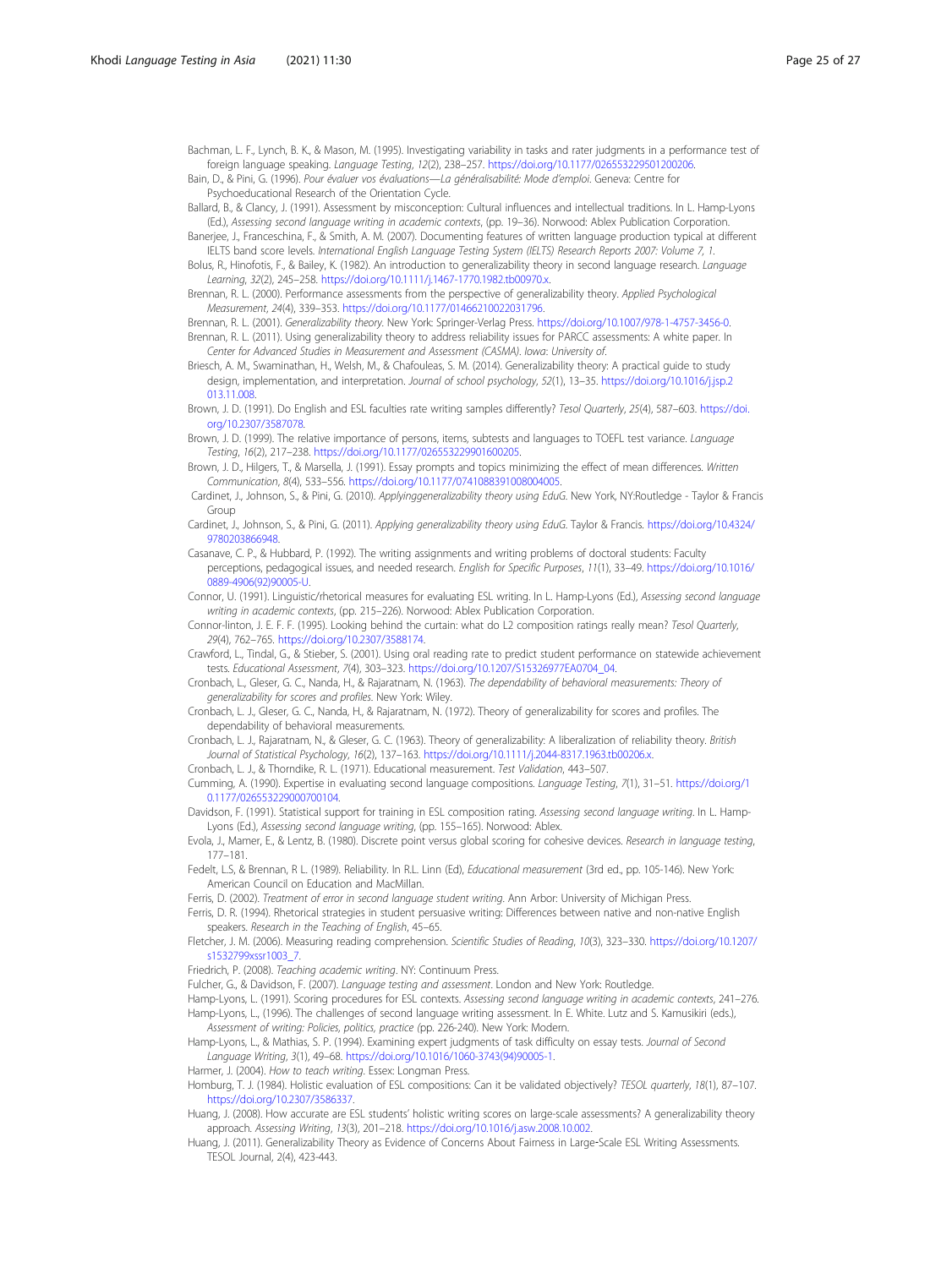<span id="page-25-0"></span>Huang, J. (2012). Using generalizability theory to examine the accuracy and validity of large-scale ESL writing assessment. Assessing Writing, 17(3), 123–139. <https://doi.org/10.1016/j.asw.2011.12.003>.

In'nami, Y., & Koizumi, R. (2016). Task and rater effects in L2 speaking and writing: A synthesis of generalizability studies. Language testing, 33(3), 341-366.

Jacobs, H. L., Zinkgarf, S. A., Wormuth, D. R., Hartfiel, V. F., & Hughey, J. B. (1981). Testing ESL composition: A practical approach. Rowley: Newbery House.

Janopoulos, M. (1995). Writing across the curriculum, writing proficiency exams, and the NNS college student. Journal of Second Language Writing, 4(1), 43–50. [https://doi.org/10.1016/1060-3743\(95\)90022-5.](https://doi.org/10.1016/1060-3743(95)90022-5)

- Kane, M. (2010). Errors of measurement, theory, and public policy. William H. Angoff Memorial Lecture Series. Educational Testing Service.
- Karami, H., & Khodi, A. (2021). Differential item functioning and test performance: A comparison between the Rasch model, logistic regression and Mantel-Haenszel.

Khalilzadeh, S., Khodi, A. (2021). Teachers' personality traits and students' motivation: A structural equation modeling analysis. Curr Psychol, 40, 1635–1650. <https://doi.org/10.1007/s12144-018-0064-8>.

Khodi, A. (2015). Revisiting Mobile Assisted Language Learning in EFL Writing Classes. Enjoy Teaching Journal, 3(2).

Khodi, A., & Abbasi Sardari, S. (2015). The effect of metalinguistic corrective feedback on students' writing performance. International Journal of Educational Investigations, 2(4), 102–8.

Khodi, A., Alavi, S. M., & Karami, H. (2021). Test review of Iranian university entrance exam: English Konkur examination. Language Testing in Asia, 11(1), 1–10.

Kobayashi, T. (1992). Native and nonnative reactions to ESL compositions. TESOL Quarterly, 26(1), 81–112. [https://doi.org/10.23](https://doi.org/10.2307/3587370) [07/3587370.](https://doi.org/10.2307/3587370)

Kraiger, K., & Teachout, M. S. (1990). Generalizability theory as construct-related evidence of the validity of job performance ratings. Human Performance, 3(1), 19–35. [https://doi.org/10.1207/s15327043hup0301\\_2.](https://doi.org/10.1207/s15327043hup0301_2)

- Kunnan, A. J. (1992). An investigation of a criterion-referenced test using G-theory, and factor and cluster analyses. Language Testing, 9(1), 30–49. <https://doi.org/10.1177/026553229200900104>.
- Kyburg, H. (1968). Philosophy of science: A formal approach. New York: Macmillan.
- Lynch, B. K., & McNamara, T. F. (1998). Using G-theory and many-facet Rasch measurement in the development of performance assessments of the ESL speaking skills of immigrants. Language Testing, 15(2), 158–180. [https://doi.org/10.11](https://doi.org/10.1177/026553229801500202) [77/026553229801500202](https://doi.org/10.1177/026553229801500202).

Marcoulides, G. A. (1989). Measuring computer anxiety: The computer anxiety scale. Educational and Psychological Measurement, 49(3), 733–739. <https://doi.org/10.1177/001316448904900328>.

McNamara, T. F. (1990). Item response theory and the validation of an ESP test for health professionals. Language Testing, 7(1), 52–75. <https://doi.org/10.1177/026553229000700105>.

McNamara, T. F. (1996). Measuring second language performance. NY: Longman.

Mehrani, M. B., & Khodi, A. (2014). An appraisal of the Iranian academic research on English language teaching. International Journal of Language Learning and Applied Linguistics World, 6(3), 89–97.

- Mehrani, M. B. (2017). A Narrative Study of Iranian EFL Teachers' Experiences of Doing Action Research. Iranian Journal of Language Teaching Research, 5(1), 93–112.
- Mehrani, M. B., & Peterson, C. (2015). Recency tendency: Responses to forced-choice questions. Applied Cognitive Psychology, 29(3), 418–424. <https://doi.org/10.1002/acp.3119>.

Mickan, P., & Slater, S. (2003). Text analysis and the assessment of academic writing. IELTS Research Reports Volume, 4, 59–88.

Mullen, K. A. (1977). Using rater judgments in the evaluation of writing proficiency for non-native speakers of English. On TESOL, 77, 309–320.

Myles, F. (2002). Second Language Acquisition (SLA) research: Its significance for learning and teaching. The guide to good practice for learning and teaching in languages, linguistics and area studies.

Nakamura, Y. (2004). A comparison of holistic and analytic scoring methods in the assessment of writing. In 3rd annual JALT Pan-SIG Conference.

Reid, J. M., & O'Brien, M. (1981). The application of holistic grading in an ESL writing program. Paper presented at the annual convention of Teachers of English to Speakers Other Languages. MI: Detroit.

Sakyi, A. (2000). Validation of holistic writing for ESL writing assessments: How raters evaluate ESL compositions. In: A. Kunnan(Ed), Fairness and validation in language assessment (pp. 129-152). Cambridge University Press.

Samar, R. G., Mehrani, M. B., & Kiyani, G. (2012). An investigation into the generalizability of quantitative research studies in Iranian ELT context. Comparative Language & Literature Research, 3(4), 193–213.

Santos, T. (1988). Professors' reactions to the academic writing of nonnative-speaking students. Tesol Quarterly, 22(1), 69–90. [https://doi.org/10.2307/3587062.](https://doi.org/10.2307/3587062)

Shavelson, R. J. (2004). Editor's Preface to Lee J. Cronbach's "My Current Thoughts on Coefficient Alpha and Successor Procedures". Educational and Psychological Measurement, 64(3), 389–390. <https://doi.org/10.1177/0013164404264117>. Shavelson, R. J., & Webb, N. M. (1991). Generalizability theory: A primer. Newbury Park: Sage Publications.

Shavelson, R. J., Webb, N. M., & Rowley, G. L. (1989). Generalizability theory. American Psychologist, 44(6), 922–932. [https://doi.](https://doi.org/10.1037/0003-066X.44.6.922) [org/10.1037/0003-066X.44.6.922.](https://doi.org/10.1037/0003-066X.44.6.922)

Song, B., & Caruso, I. (1996). Do English and ESL faculty differ in evaluating the essays of native English-speaking and ESL students? Journal of Second Language Writing, 5(2), 163–182. [https://doi.org/10.1016/S1060-3743\(96\)90023-5.](https://doi.org/10.1016/S1060-3743(96)90023-5)

Speck, B. W., & Jones, T. R. (1998). Direction in the grading of writing? In F. Zak, & C. C. Weaver (Eds.), The theory and practice of grading: Problems and possibilities, (pp. 17–29). Albany: SUNY Press.

Tadayon, F., & Khodi, A. (2016). Empowerment of refugees by language: Can ESL learners affect the target culture? TESL Canada Journal, 129–137.

Vaughan, C. (1991). Holistic assessment: What goes on in the raters' minds? In L. Hamp-Lyons (Ed.), Assessing second language writing, (pp. 111–126). Norwood, NJ: Ablex.

Weigle, S. C. (1998). Using FACETS to model rater training effects. Language Testing, 15(2), 263–287. [https://doi.org/10.1177/02](https://doi.org/10.1177/026553229801500205) [6553229801500205](https://doi.org/10.1177/026553229801500205).